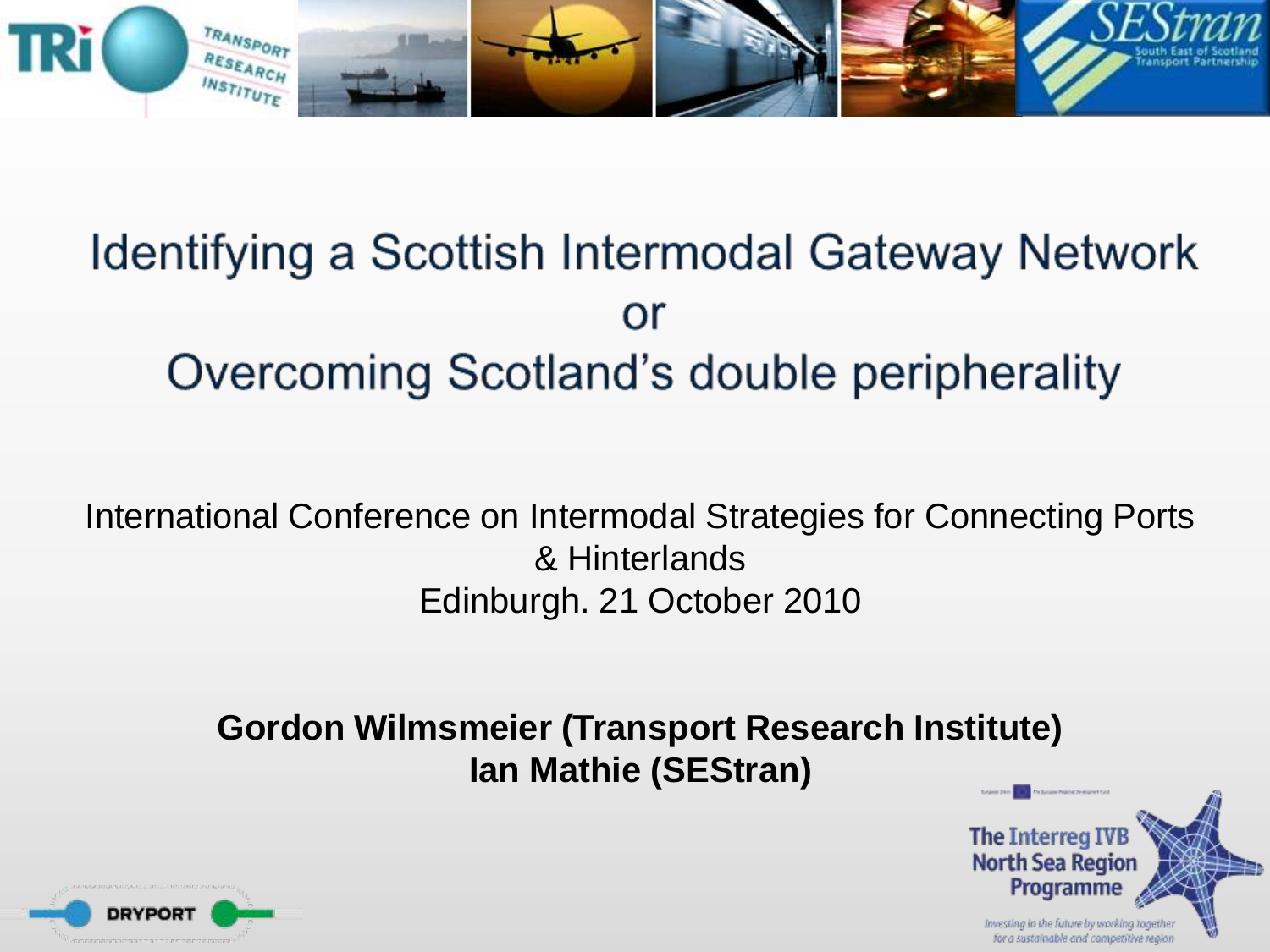

#### Overview of SEStran area

 SEStran is one of 7 Regional Transport Partnerships in Scotland. Our partnership area includes 8 local authorities, within an area of 3,180sq miles and is home to 28% of Scotland's population

 There is a huge diversity of transportation issues within the SEStran partnership area, from urban congestion to rural public transport and from ferry ports to airports

**SEStran aims to address these issues and work towards a more** sustainable and efficient transport network

 The last decade has seen unprecedented growth in freight traffic within and through the SEStran area which has led to a number of significant impacts and associated pressures on the transport network

In light of the recent and anticipated future forecast growth, SEStran has set about looking for innovative ways of managing freight traffic and encouraging modal shift to more sustainable means of distribution

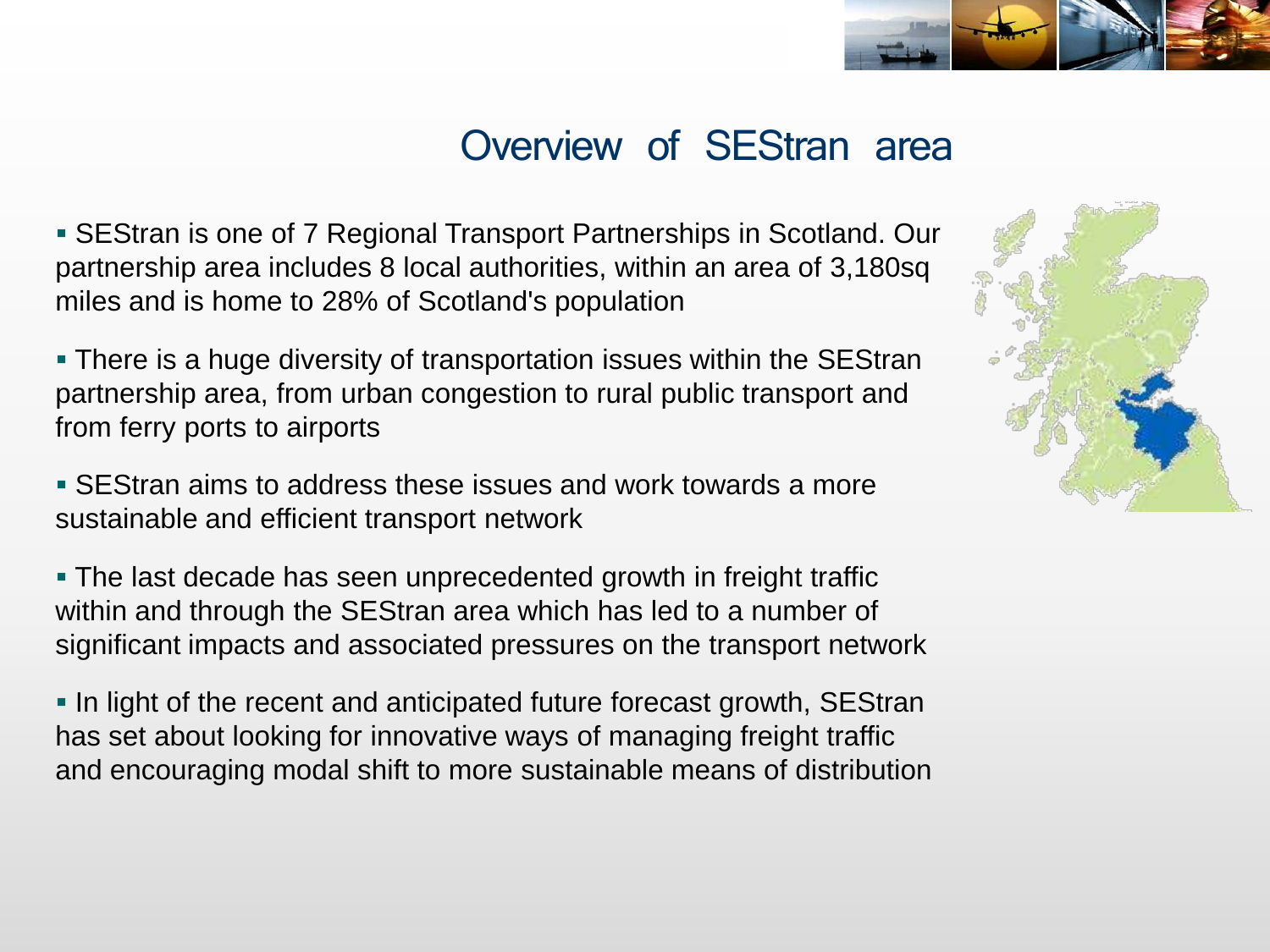

### A dryport concept?

"*A dry port is an inland intermodal terminal directly connected to seaport(s) with high capacity transport mean(s), where customers can leave/pick up their standardised units as if directly to a seaport*" (Leveque and Roso 2002)

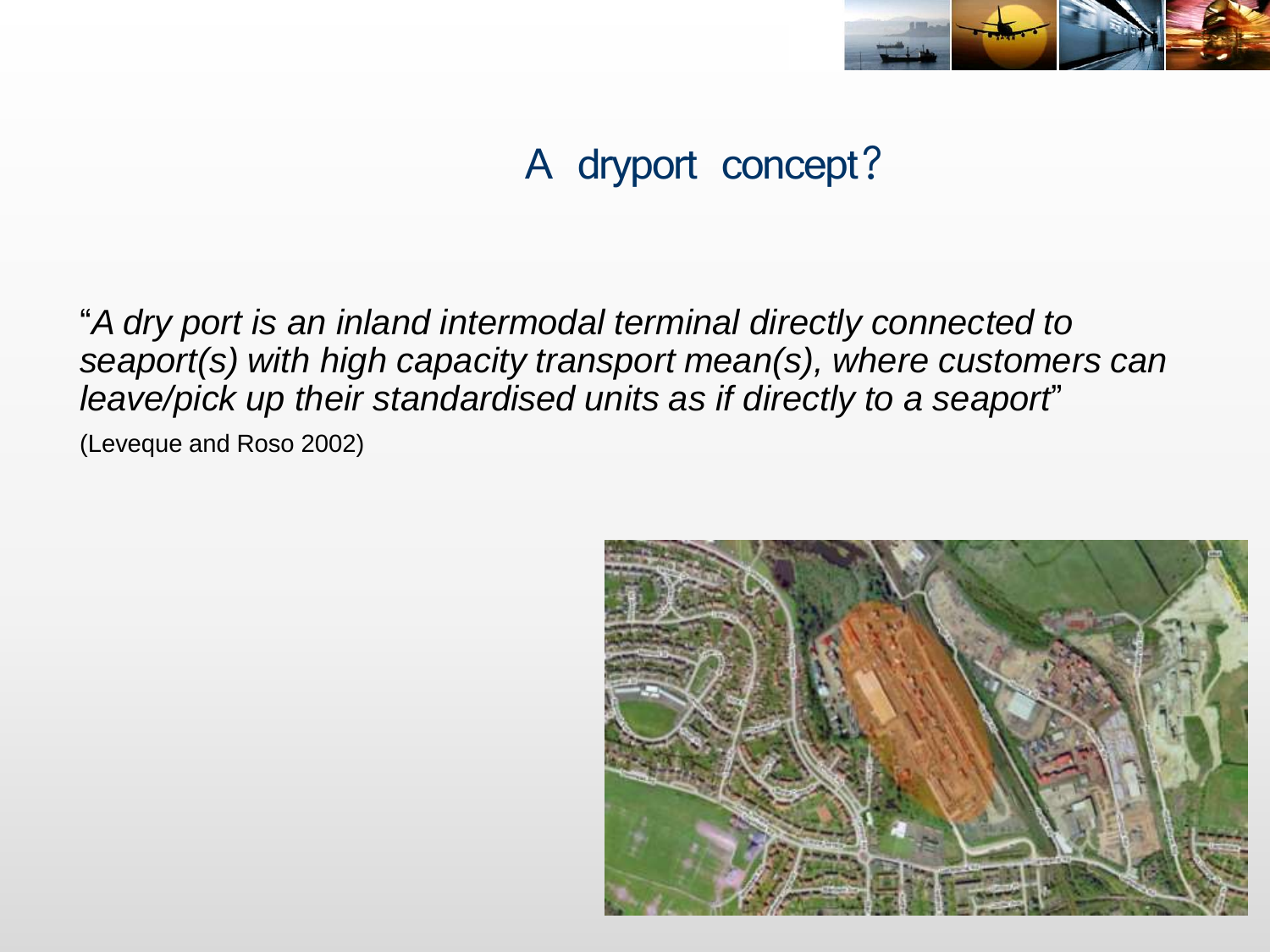

#### Overview of the Dryport  $-$  Interreg IVB project

#### **Objective:**

- **Examine the critical role that Dryports can play in maximising the capacity and efficiency of sea** ports, while also shifting traffic off the roads and on to more sustainable transport modes e.g. rail, secondary ports or inland waterways
- □ There is a potential for landward ports providing storage, consolidation, customs clearance and fast efficient land transport links

#### **Project period: 2009-2012**

- <sup>15</sup> European partners
- Budget:  $€5.533$  million (50% match funding)
- Support: Interreg IV B North Sea Programme

#### **Aims:**

- Ease congestion within the port and in the surrounding area to solve capacity issues
- $E$  Extend port life cycle
- **Example 21 Hinterland capture**
- □ Vertical integration offer inland transport or logistics services
- **Environmental benefits, jobs, business and regional development**

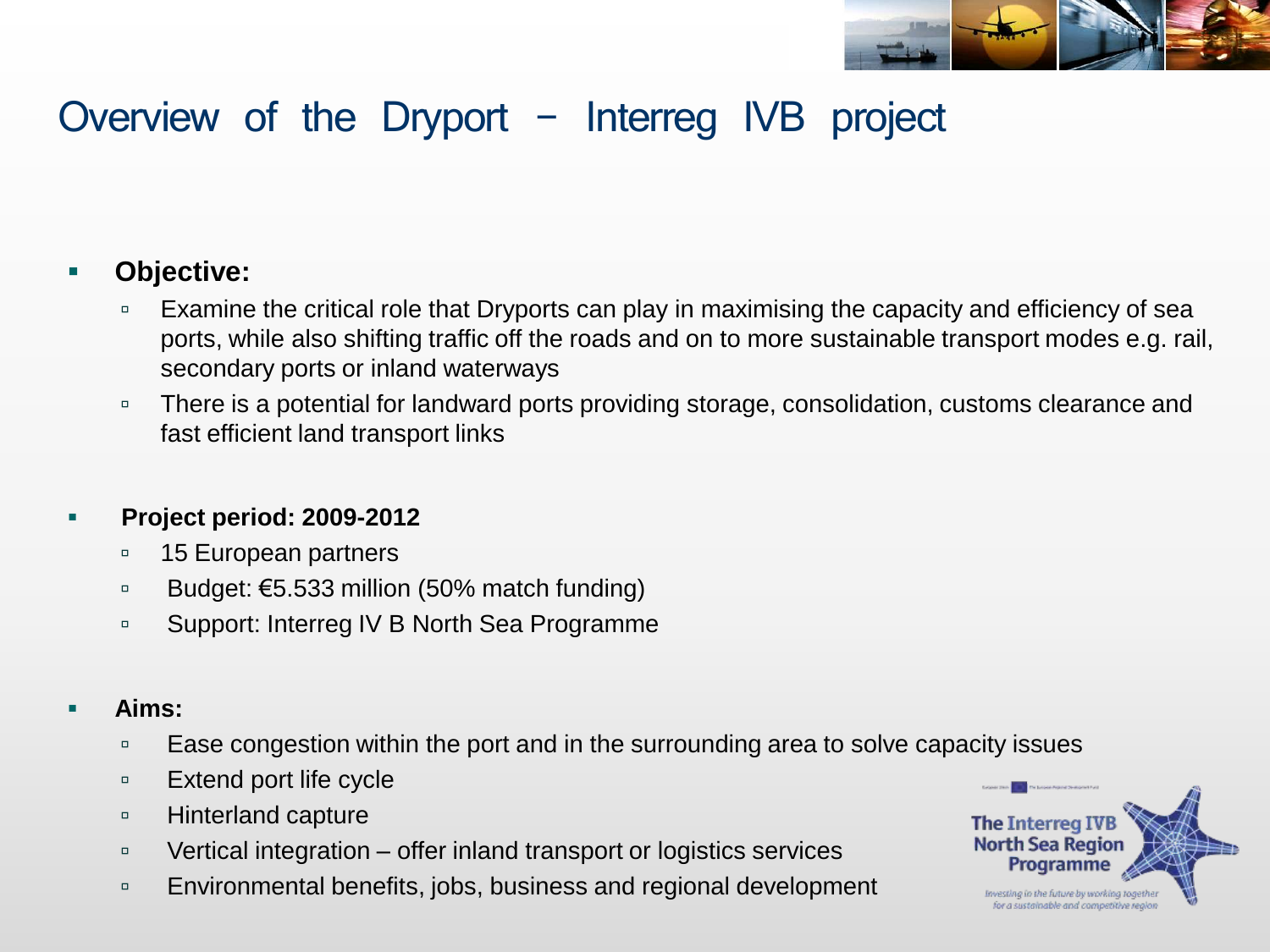

#### Dryport project partners

- Scotland
	- o Transport Research Institute of Edinburgh Napier University
	- o SEStran
- England
	- o Essex County Council for Haven **Gateway**
	- o Babergh District Council
- Sweden
	- o **Region Vastra Gotaland (lead beneficiary)**
	- o Falkoping Kommun
	- o Port of Gothenburg
	- o Banverket Region Vastra Sverige
	- o Vagverket Region Vast
- **Belgium** 
	- o Port of Zeebrugge
	- o Kamer van Koophandel West Vlaanderen
- **The Netherlands** 
	- o Gemeente Emmen
	- o Provincie Friesland
	- o Provincie Drente (sub-partner)
	- o Gemeente Coevorden (sub-partner)
- **Germany** 
	- o IAW, Bremen University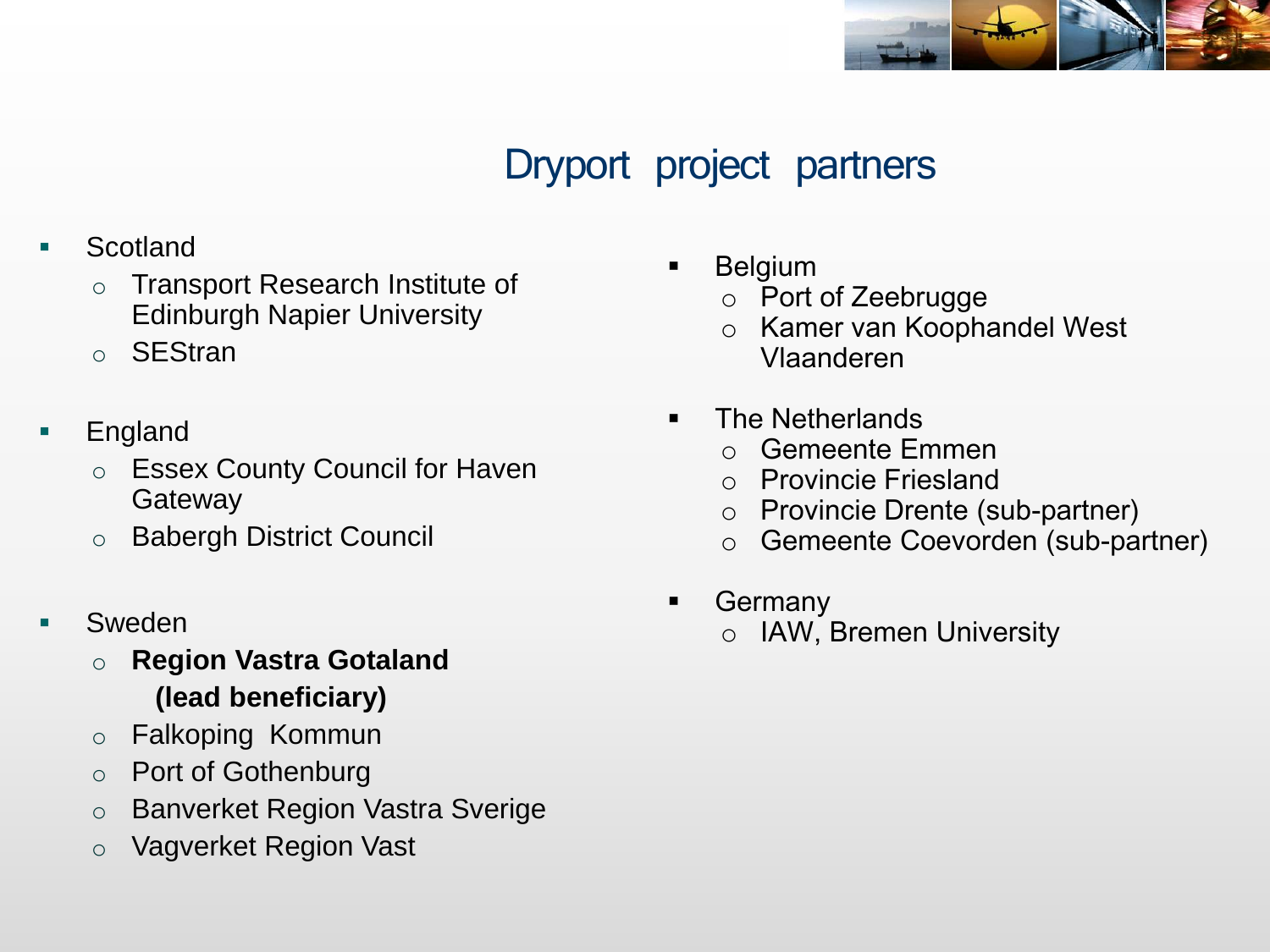

#### Dryport project structure

- EU part funded project North Sea Interreg IVB
- 4 work packages:
- 1. Finance and land assessment decision making
- 2. Modular physical planning of Dryports
- 3. Delivery of an IT system and security guidance as a blueprint for Dryports across Europe
- 4. Environmental interface including delivery of monitoring data for carbon neutral freight handling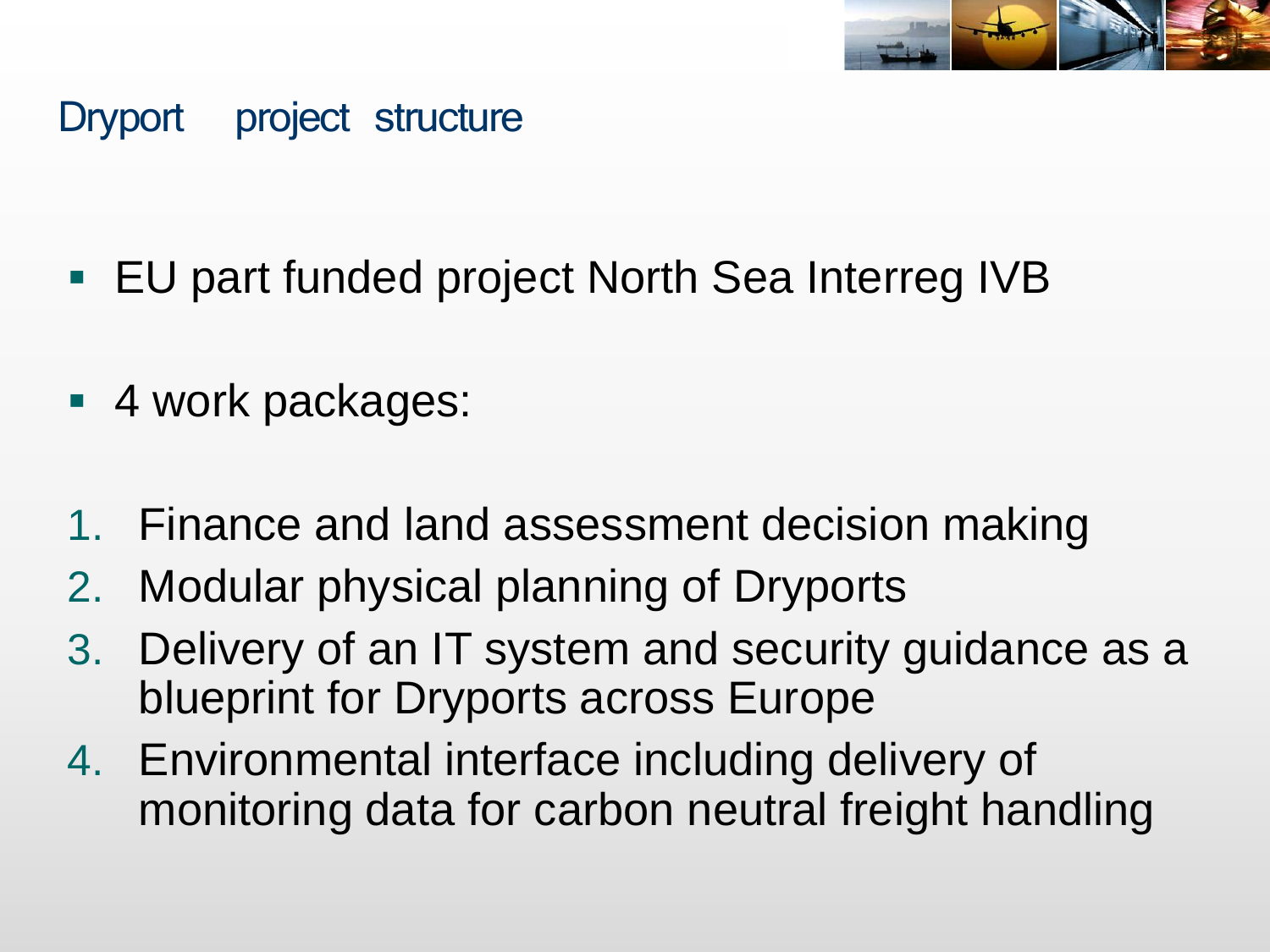#### Scottish project vision

- SEStran / TRI involvement in the Dryport Project will enable delivery of RTS objectives
- Assist the development of sustainable and integrated freight movements to and from **Scotland**
- **Influence the development of transport** proposals that will enhance Scotland`s economic competitiveness
- Establish a Scottish Intermodal Gateway Network (SIGN) – making intermodal options visible

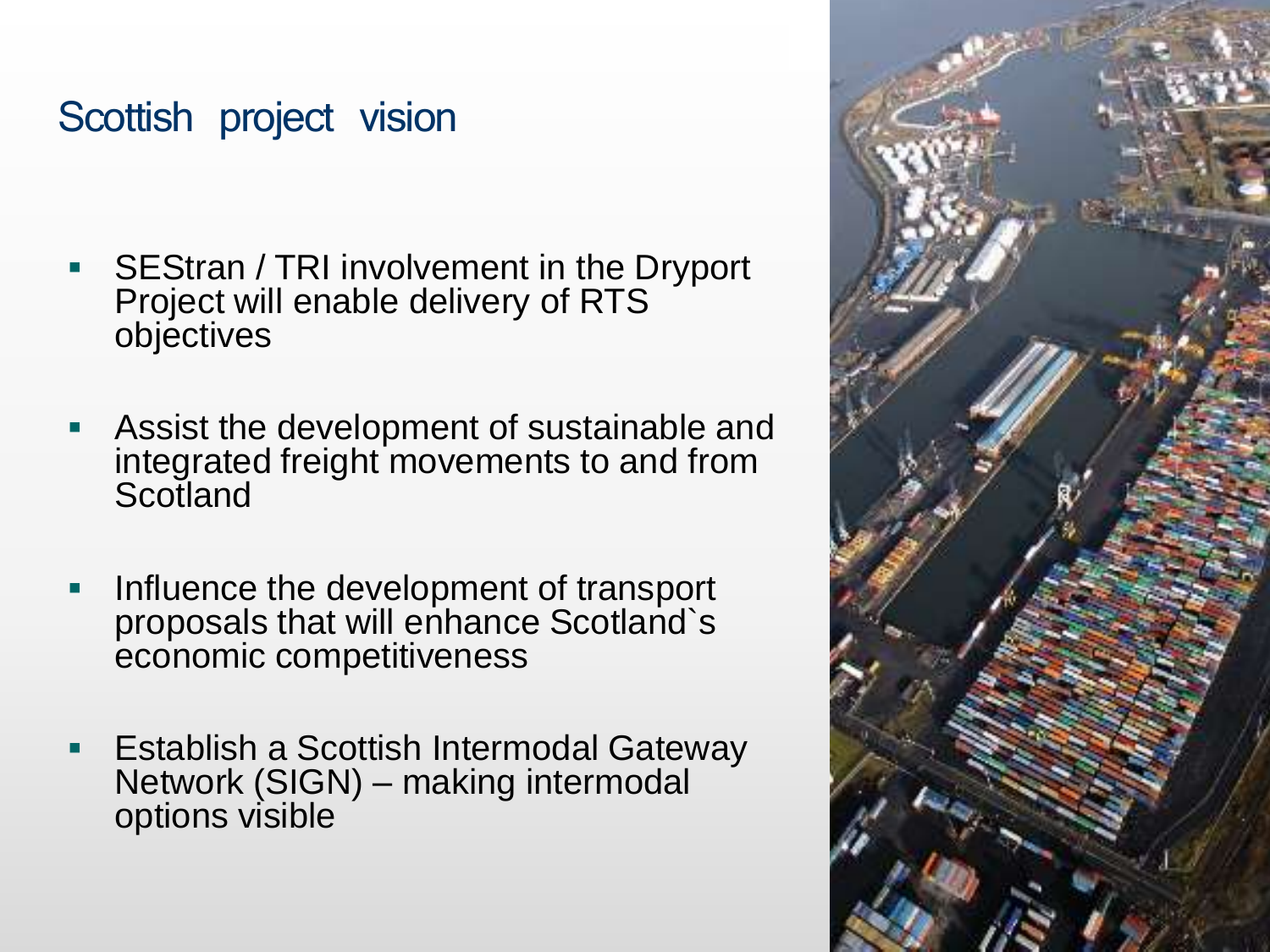

### The Scottish Dryport Project  $-$  Approach

- Analysing existing infrastructure and services related to hub ports and the potential for improvement
- **IDED 10** Identifying potential sites for a Dryport with efficient distribution and consolidation
- **Discovering future freight** movements to Scottish ports
- **Understanding the issues** and developing solutions

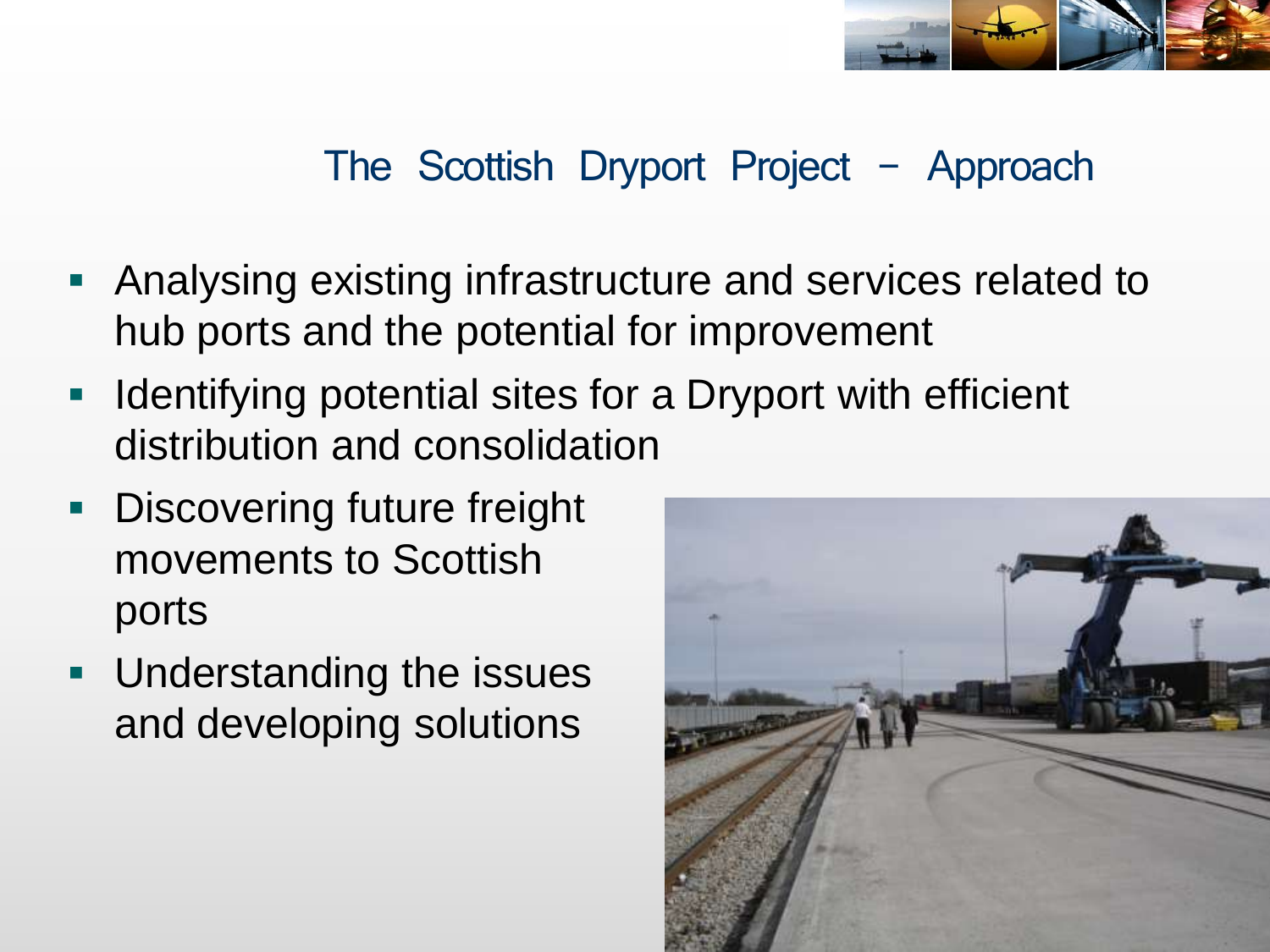

## The Scottish Dryport Project (2)

- Work streams SEStran:
	- Road freight routing strategy
	- Rail freight development and marketing
	- □ Freight Consolidation Centre Study
	- Sustainable Urban Distribution
	- STAG appraisal of rail links to Rosyth
	- □ Levenmouth Rail Freight Study
	- STAG appraisal of A801 at Avon Gorge to improve road freight access to Grangemouth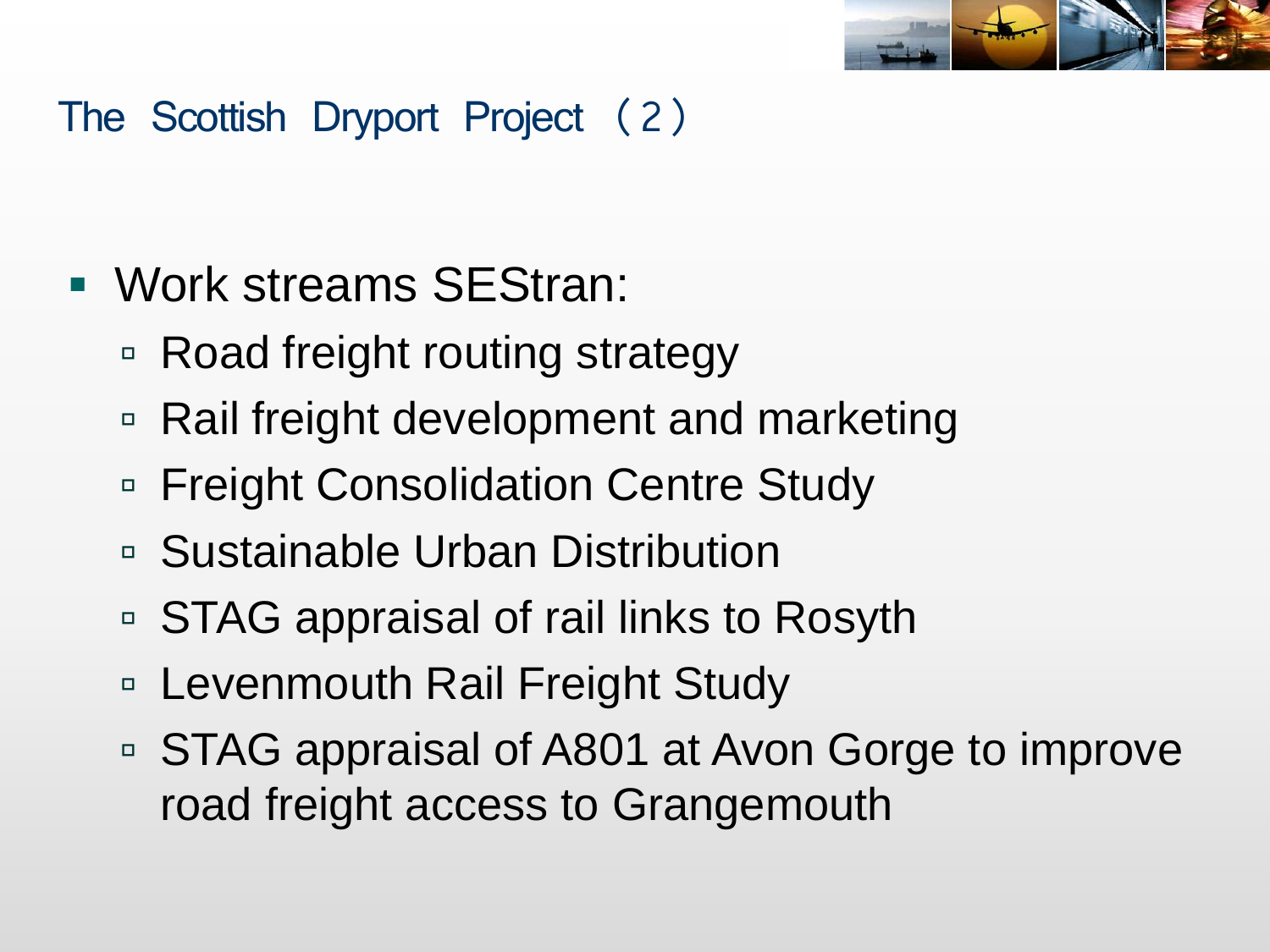### The Scottish Dryport Project (3)

- Work streams TRI:
	- Analysis of Scottish freight flows
	- □ Identification of "leakage" through English ports
	- Case studies, site visits & interviews: Sweden, Spain, Netherlands, Belgium, Germany, USA
	- □ Selection of potential development strategies for Scotland. Dryport/port centric logistics/offshore hub/etc.

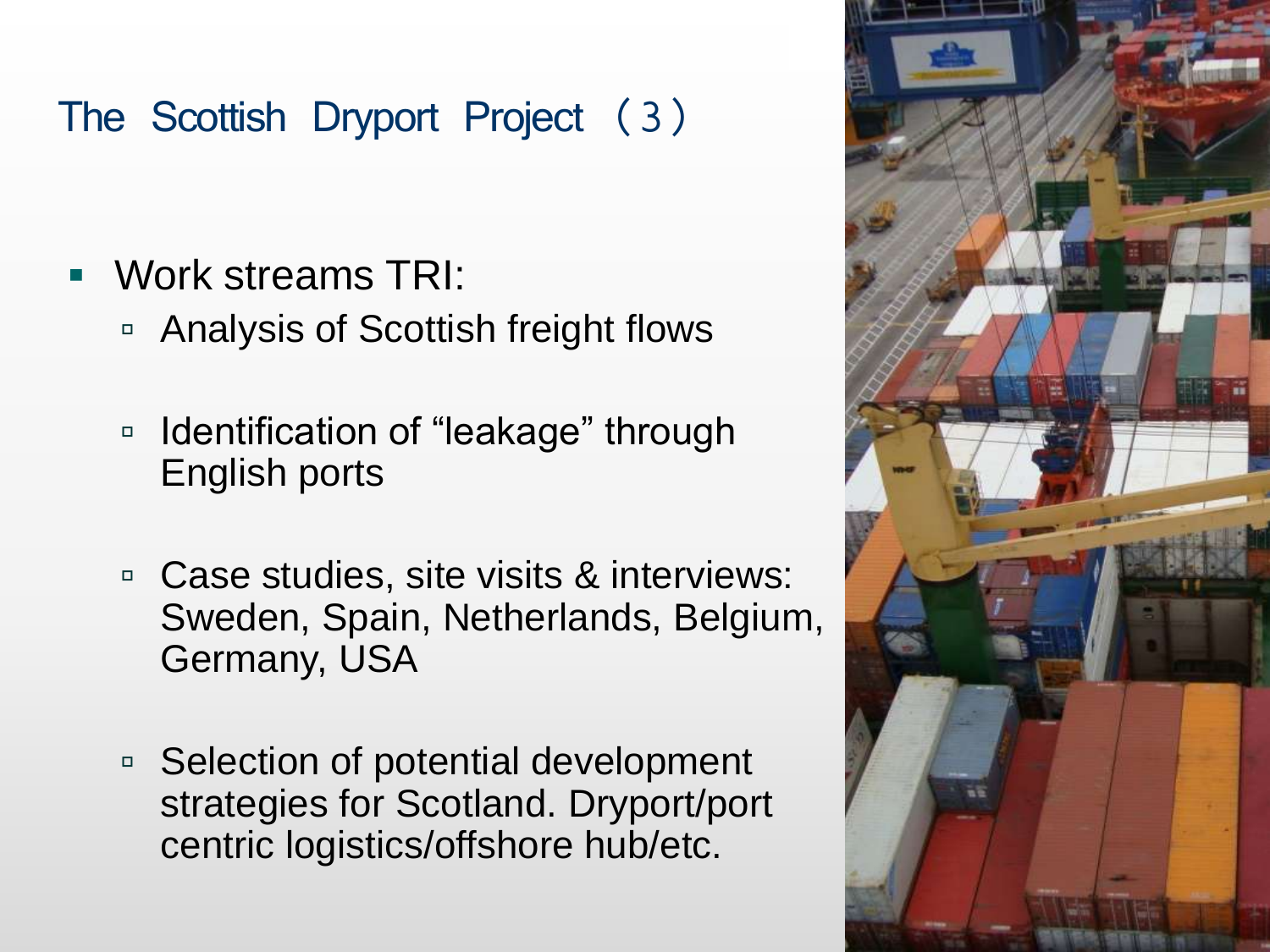# Scotland's double peripherality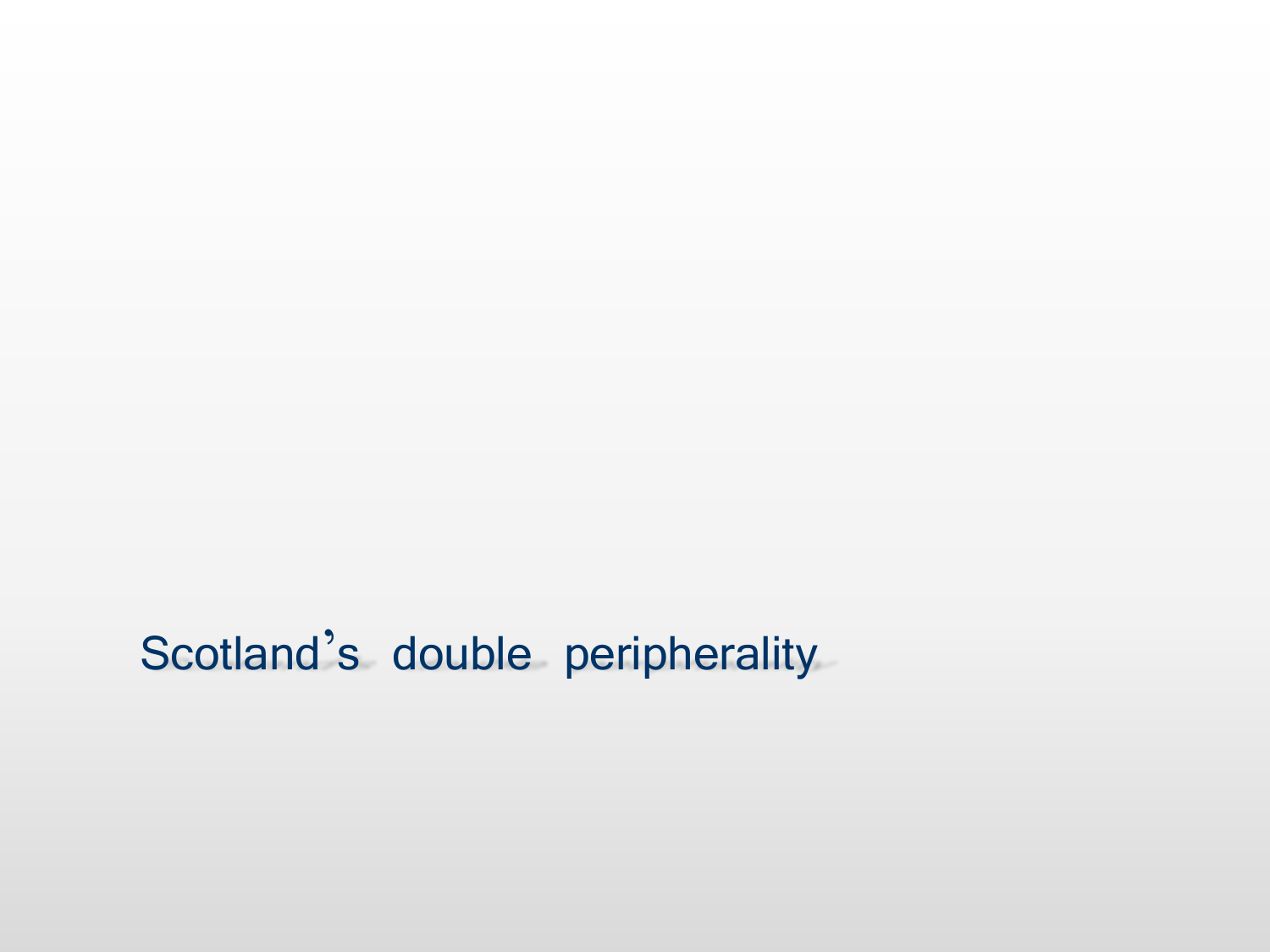"It is when a thing is beginning to disappear that the concept appears. Take globalisation: if there is so much talk of it, as obvious fact, as indisputable reality, that is perhaps because it is already no longer at its height and we are already contending with something else."

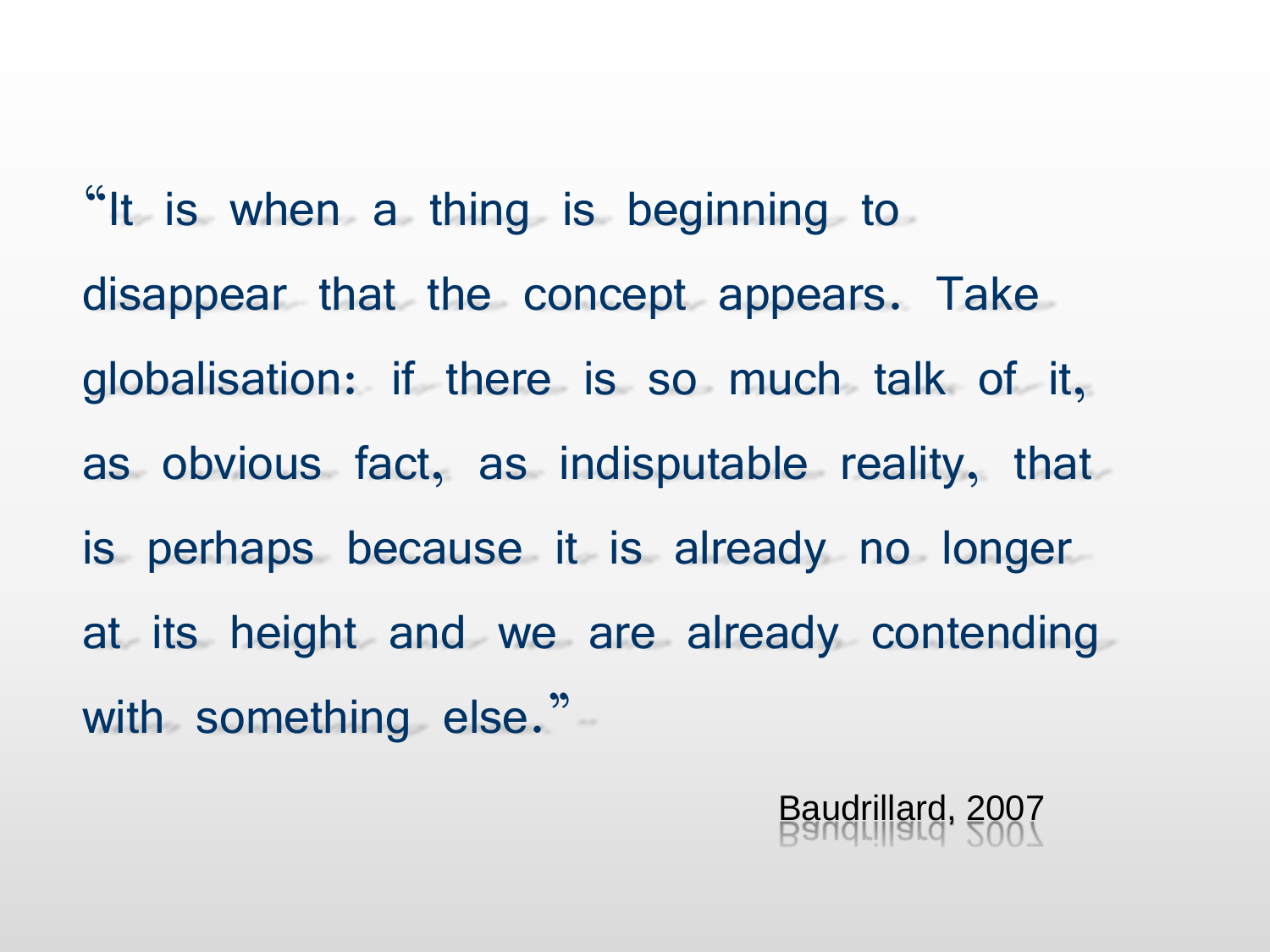

#### **Peripherality**

- **Peripheral regions and nations within the EU generally** enjoy a balanced mix of transport alternatives for access to the Continent"s economic centre.
- **Peripherality invites additional technical, financial and** market discontinuities which further challenge accessibility.
- Peripherality is not simply a status it is a process of becoming peripheral (Knowles, 2006).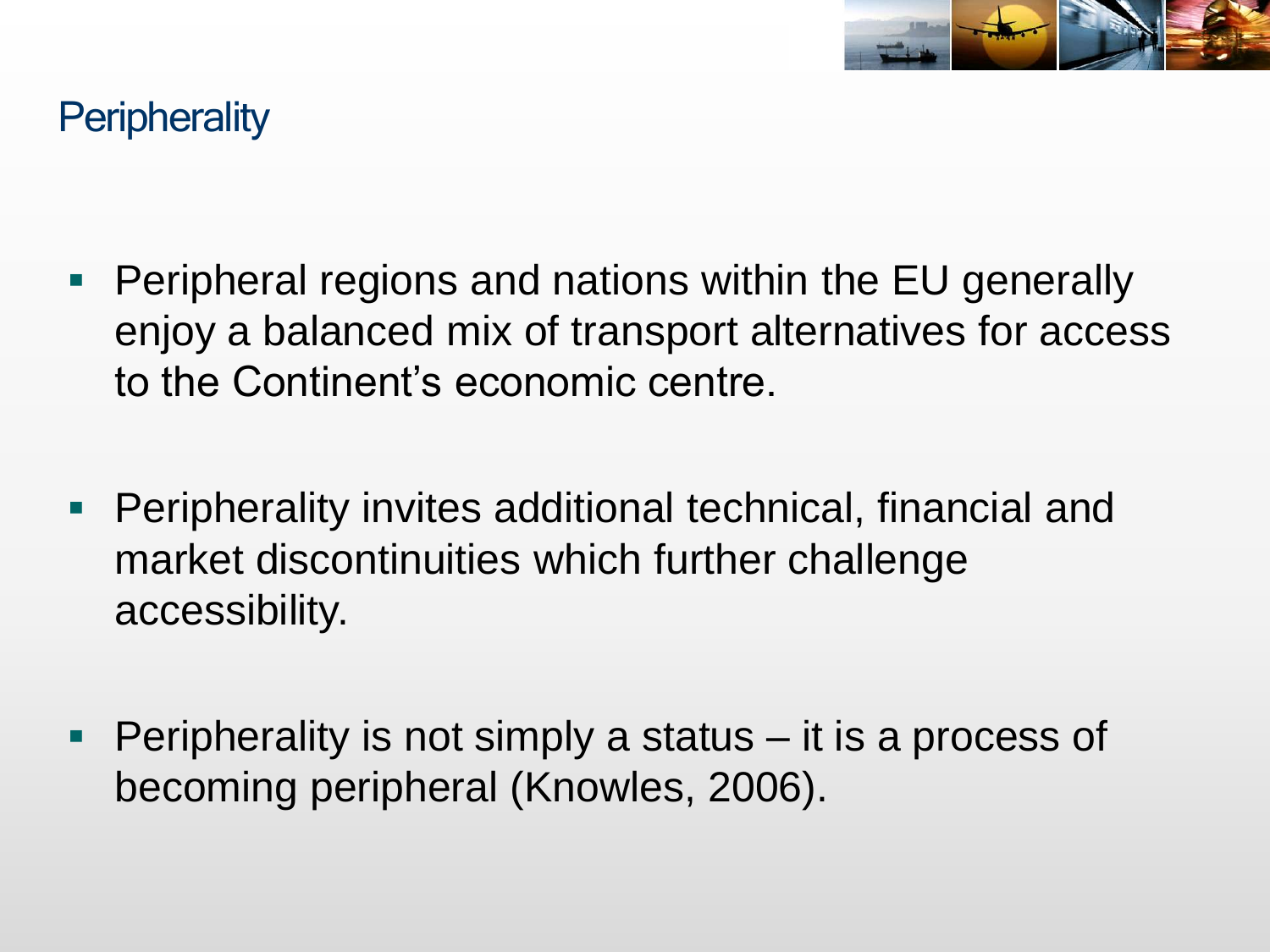

#### Defining the double peripherality of Scotland

- Scotland relies heavily on maritime services via "remote" southern English seaports
- $\rightarrow$  high relative dependence on land transport, particularly road
- **-** Direct maritime services for unitised freight to Scotland are scarce in comparison to countries of similar population size and geography
- Scotland"s physical geography affords major opportunities for maritime solutions to help reduce peripheralities in respect of both internal and external linkages
	- $\rightarrow$  double periphery impacts

**Peripherality with regard to Europe and peripherality within the UK**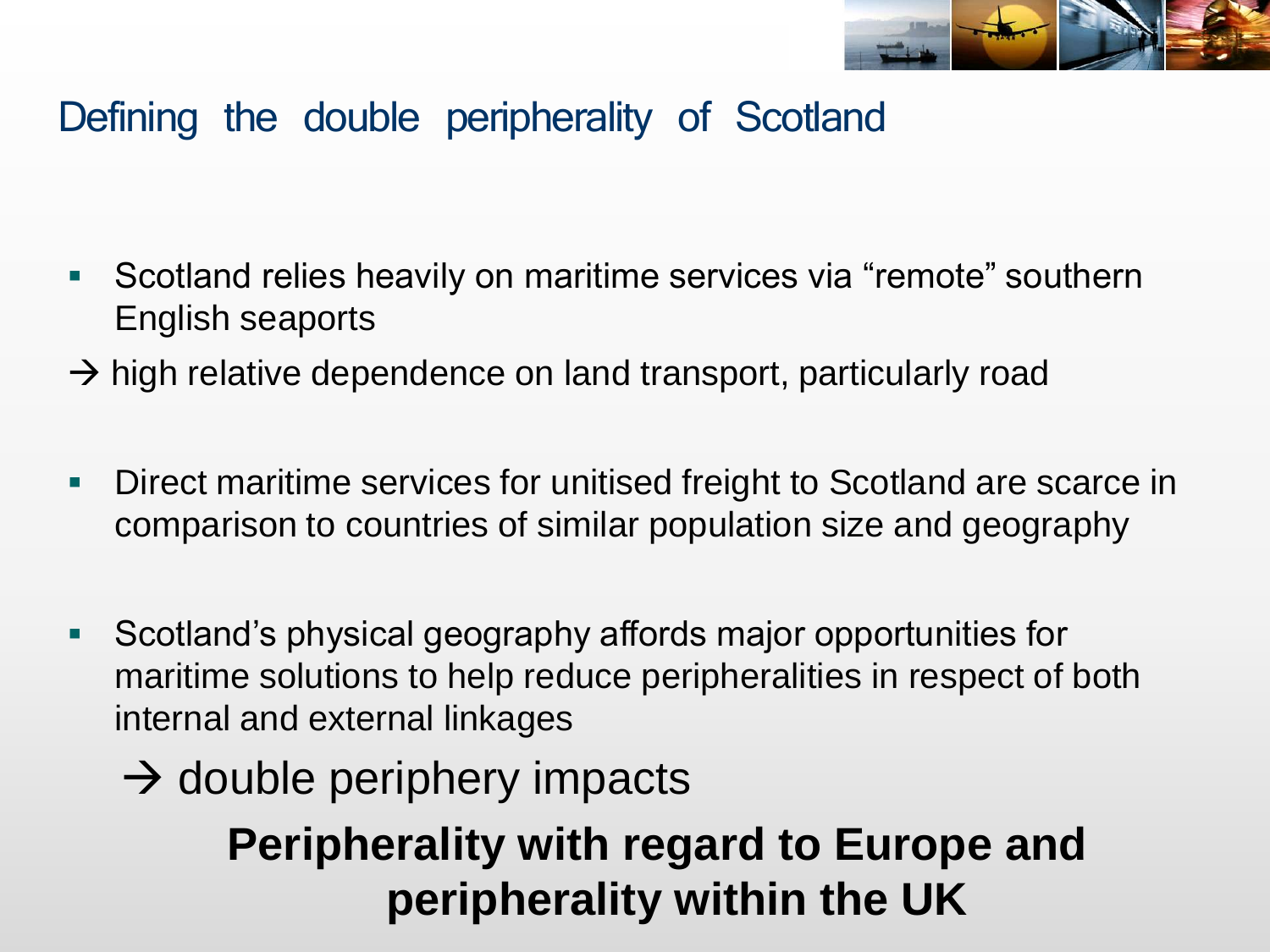

Why does Scotland suffer poor direct maritime accessibility?

- Absence of equality between transport modes
	- $\Box$  'free' highways in the UK
	- technological obsolescence
	- □ cost of existing seaport infrastructure (in Scotland),
	- □ lack of sufficient government initiative to help promote direct links
- **Political-institutional factors** 
	- Southern pull of British centralised government

 lack of appropriate maritime transport policy and provision  $\rightarrow$  failure to exploit the potential benefits of Scotland's natural maritime highways (Baird et al., 2010).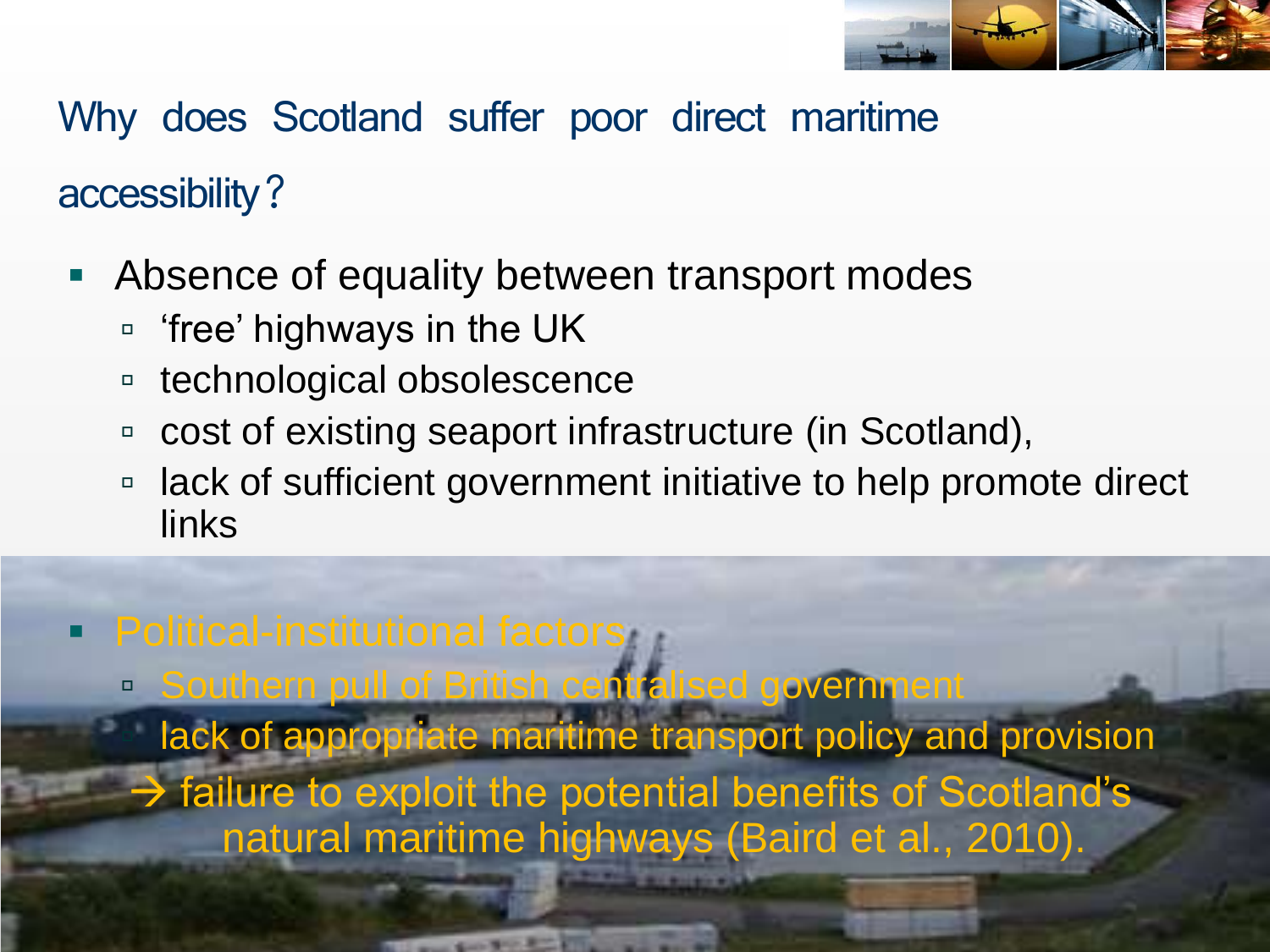

#### Understanding reasons for current logistics strategies

- Governments often have a role to play in shaping supply chains
- Supply chains forced into sub-optimal paths due to reasons other than supply and demand
- Resulting sub-optimal paths are then exacerbated by issues of path dependency, decreasing the visibility of alternative options.
- Similarly, the notion of transport solely as a derived demand has been challenged and reformulated as an integrated demand (Hesse & Rodrigue, 2004; Rodrigue, 2006; Panayides, 2006)

**Freight flows and spatial development impeded by networks of nodes and hubs that may not perform their key functions adequately.** 

**The (current and proposed) functions of these hubs need to be understood properly in order to incorporate their effects into an economic geography of freight transport for Scotland.**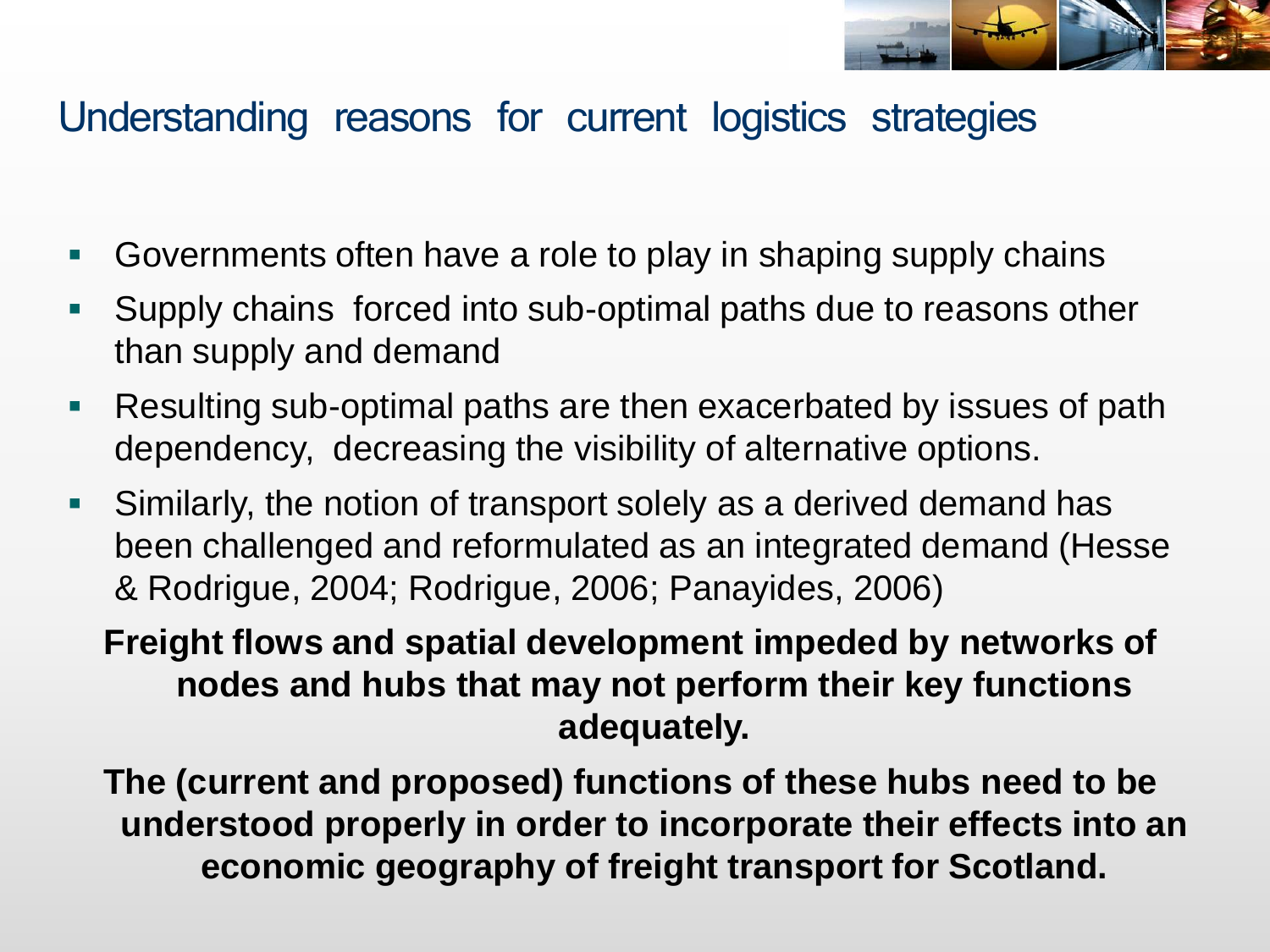Understanding spatial pattern and identifying leakage Scotland's international freight flows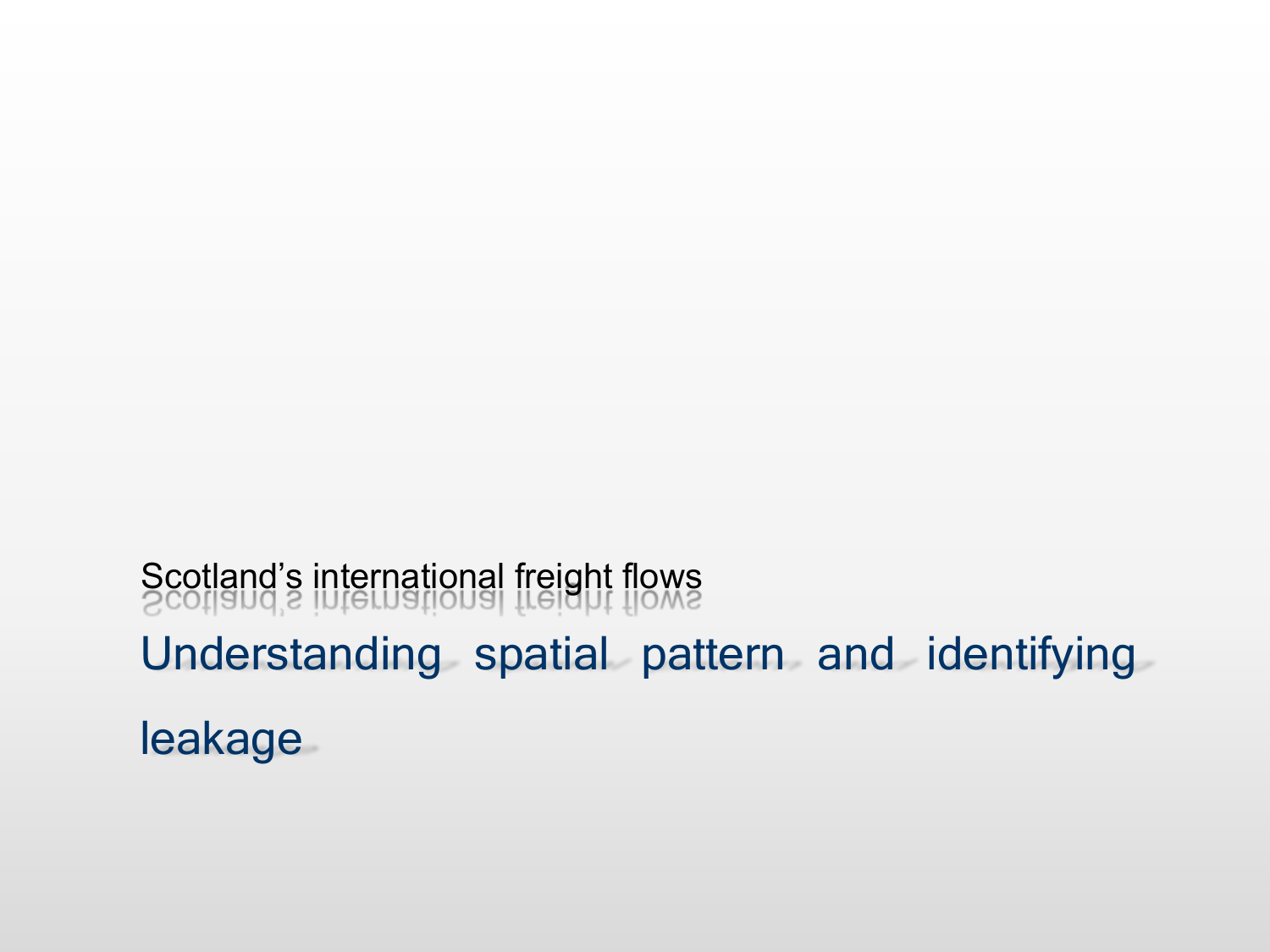

- Scotland's limited accessibility reflected in the limited share of total Scottish unitised freight traffic coming through Scottish ports today.
- What are the routes of international transport and freight?
- What is the trade leakage?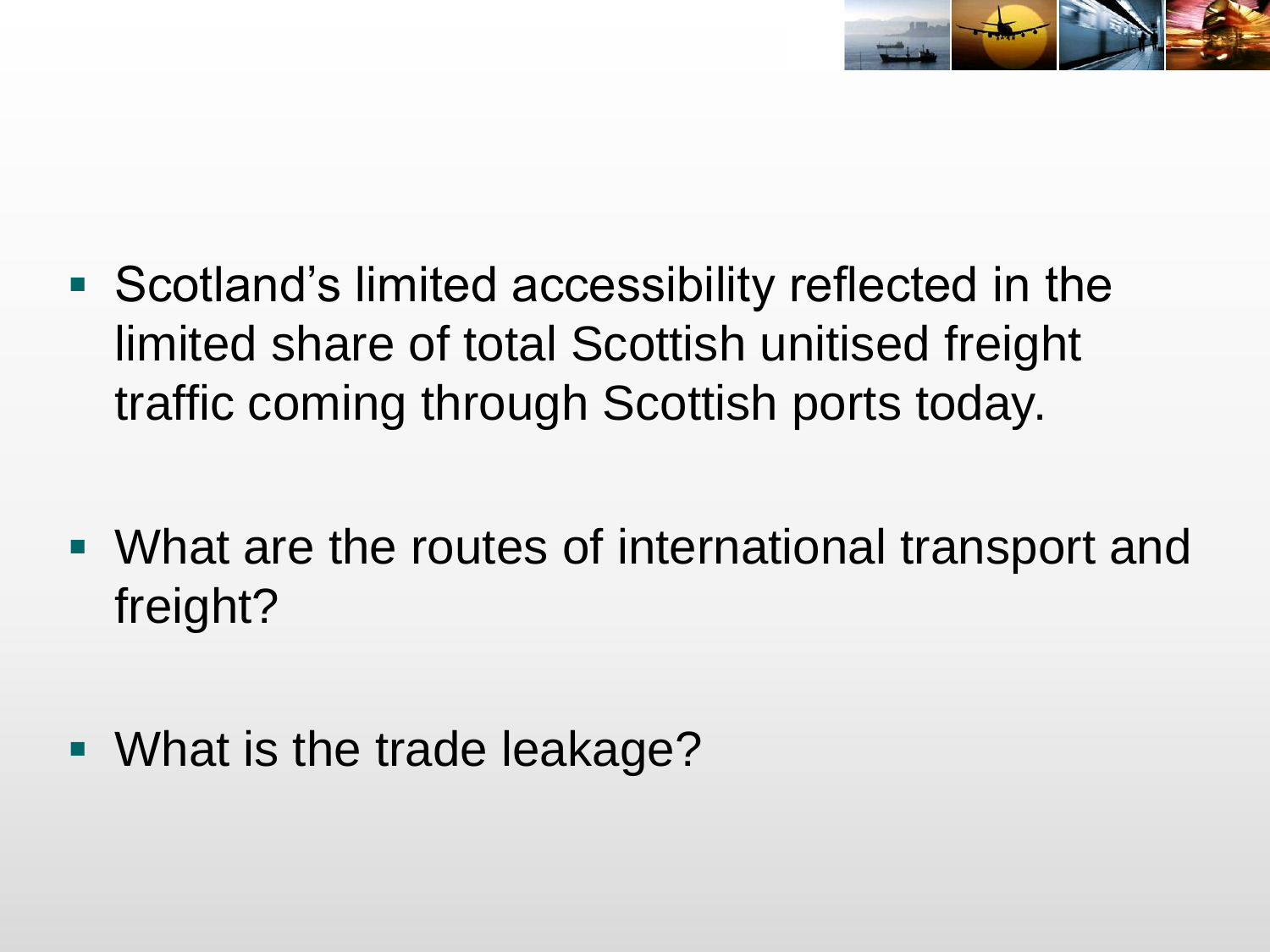

#### Scotland's external trade flows are diverted

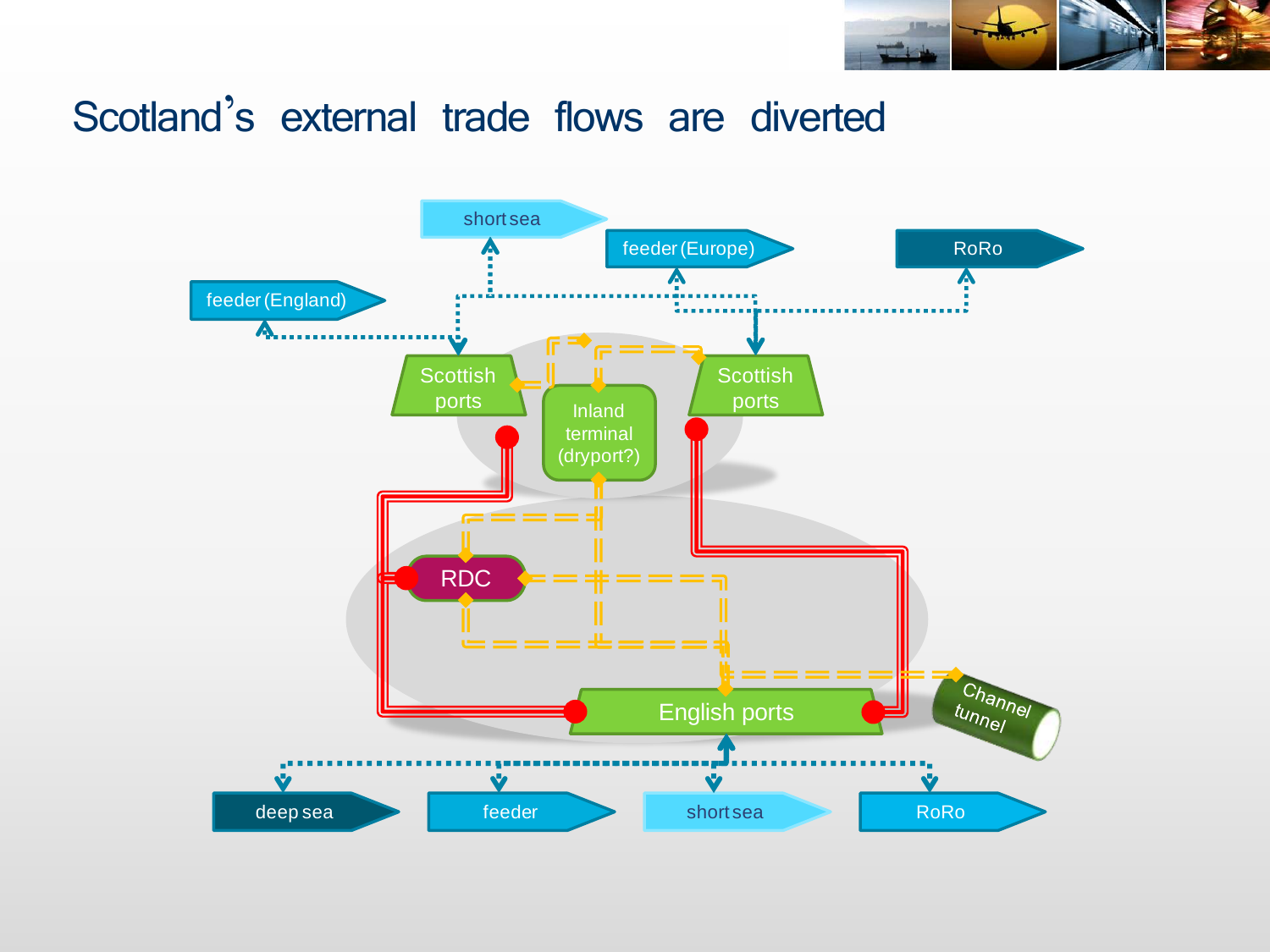

## Traffic types – importance of RoRo

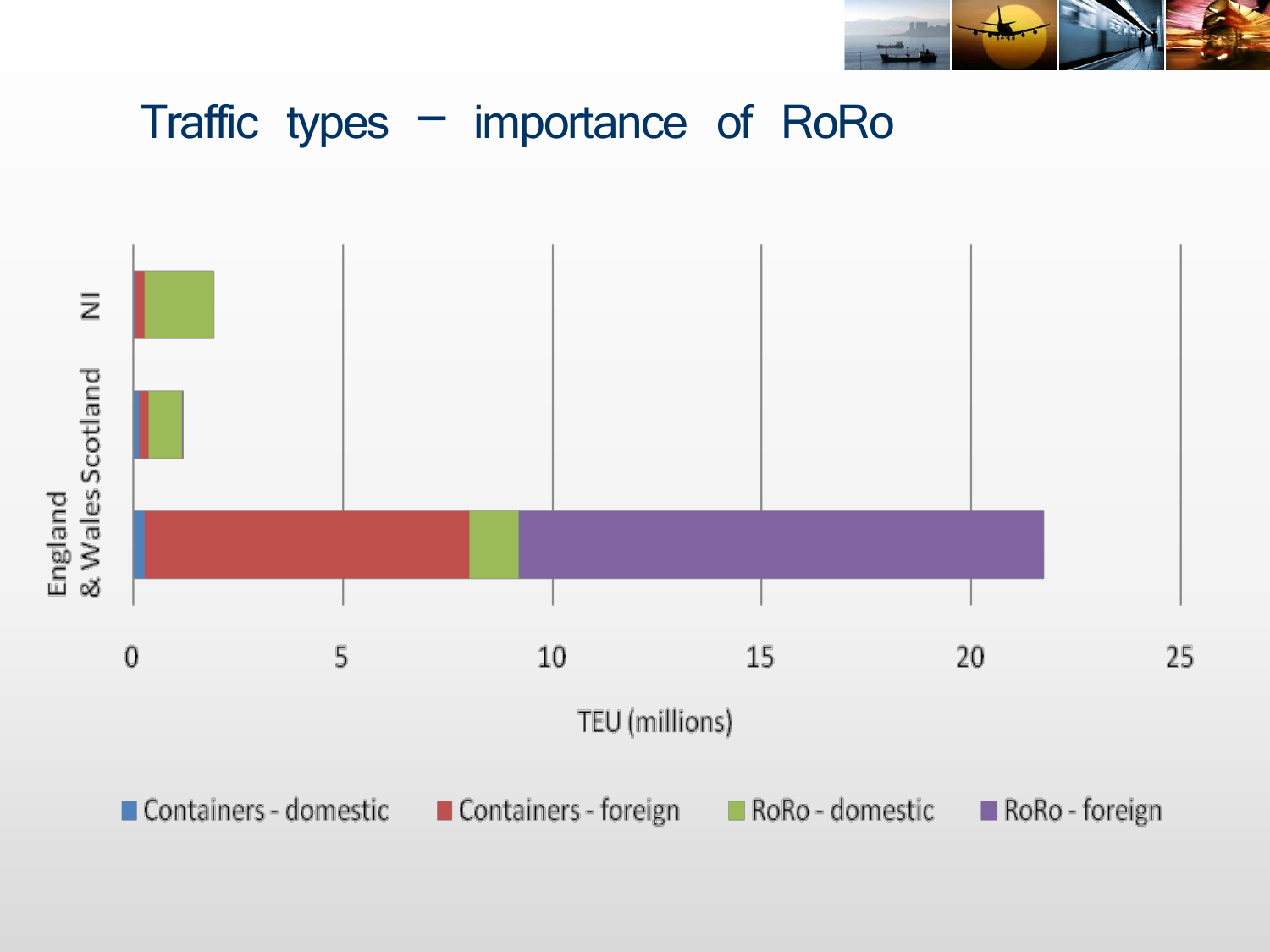

#### Quantifying the leakage

- Est. external trade of up to about 1.7m TEU.
- **From European ports: 240,000 TEU**
- **Feeder from English ports: 116,000 TEU**
- Rail from English ports: 73,000 TEU
- Rail from England: 115,000 TEU
- **European road traffic (via English ports): 120,000 TEU**

# Where is the rest?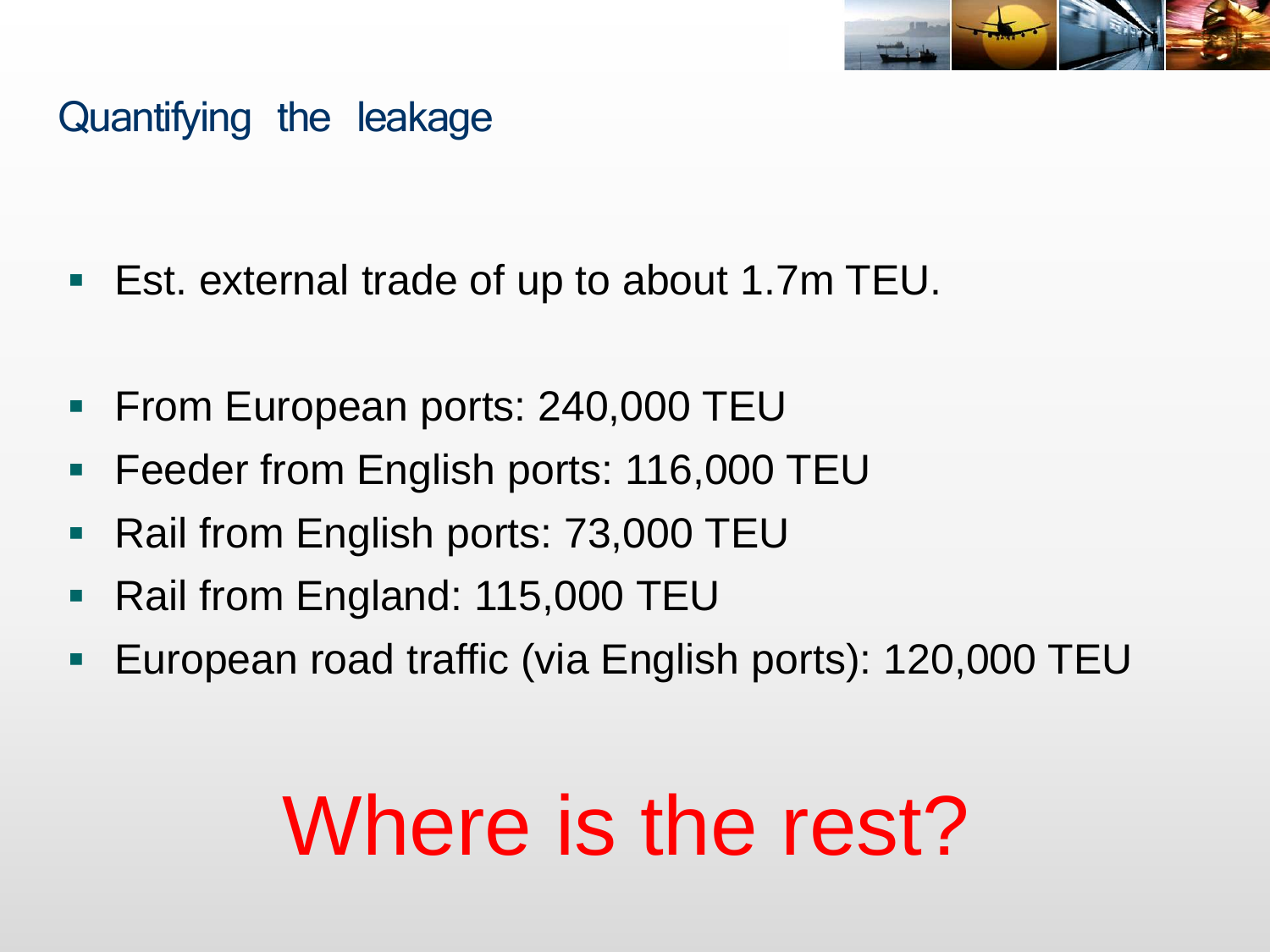#### Historic path dependency

- Much of Scotland's freight is consolidated/routed by road via RDCs in England
- Scottish ports have not developed a gateway function



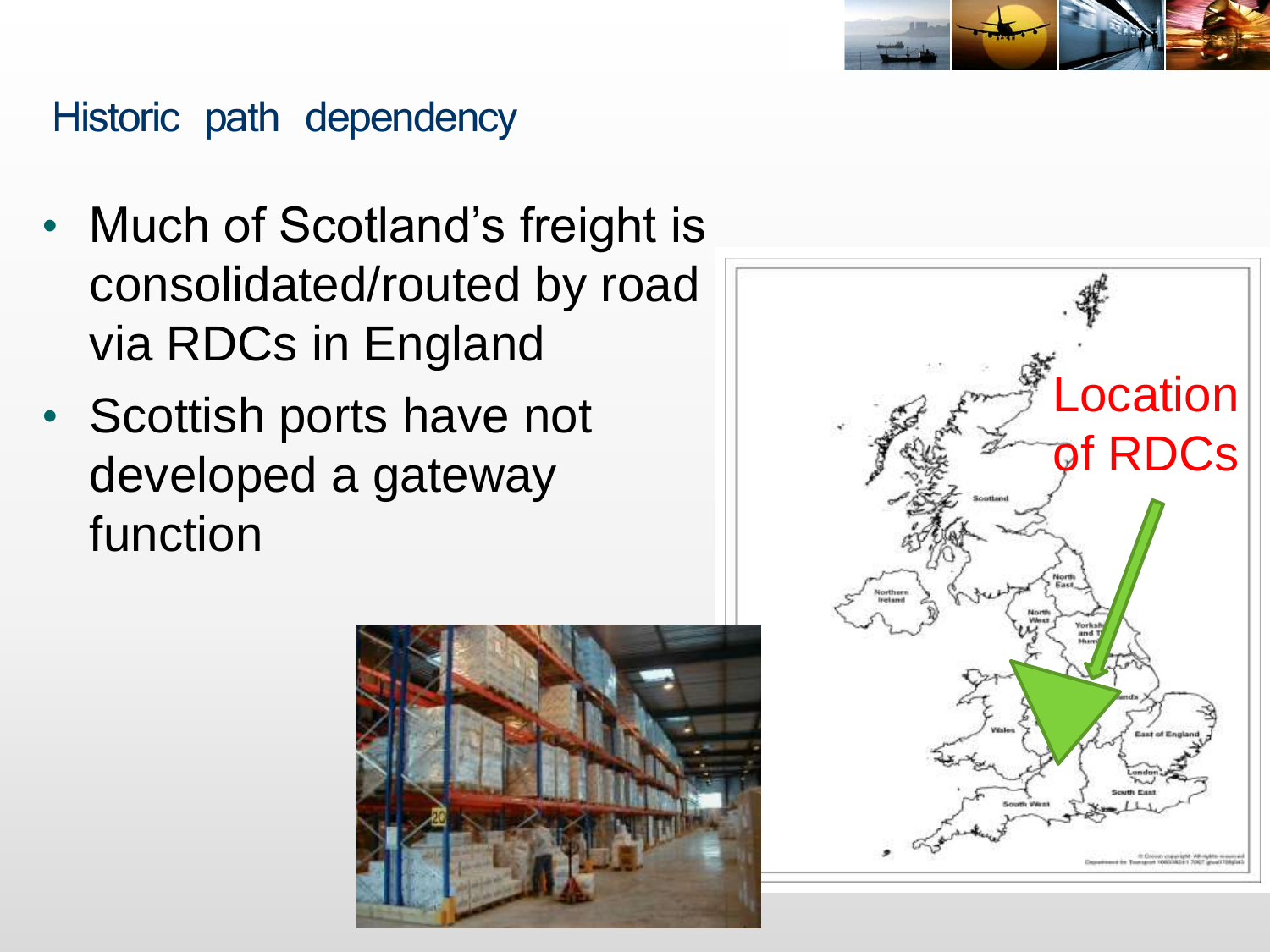

#### Scotland – rest of UK by road (2008)

| Origin/destination     | <b>Entering</b><br>Scotland (000t) | <b>Leaving Scotland</b><br>(000t) | <b>Total</b><br>(000t) | % Share        | Trailers <sup>#</sup> | TEU*      |
|------------------------|------------------------------------|-----------------------------------|------------------------|----------------|-----------------------|-----------|
| <b>North East</b>      | 3,589                              | 2,619                             | 6,208                  | 20             | 458,945               | 975,259   |
| Yorkshire & the Humber | 2,318                              | 2,137                             | 4,455                  | 14             | 331,473               | 704,380   |
| North West             | 7,098                              | 3,685                             | 10,782                 | 34             | 789,958               | 1,678,661 |
| <b>East Midlands</b>   | 1,136                              | 565                               | 1,701                  | 5              | 124,483               | 264,527   |
| <b>West Midlands</b>   | 1,555                              | 996                               | 2,551                  | 8              | 187,905               | 399,299   |
| East                   | 833                                | 671                               | 1,504                  | 5              | 111,525               | 236,990   |
| London                 | 161                                | 231                               | 391                    | $\mathbf{1}$   | 29,483                | 62,651    |
| South East             | 489                                | 708                               | 1,197                  | $\overline{4}$ | 90,207                | 191,690   |
| South West             | 584                                | 245                               | 829                    | 3              | 60,399                | 128,348   |
| <b>Wales</b>           | 363                                | 629                               | 992                    | $\overline{3}$ | 75,066                | 159,516   |
| Northern Ireland       | 329                                | 360                               | 689                    | $\overline{2}$ | 51,530                | 109,502   |
| <b>Total</b>           | 18,454                             | 12,845                            | 31,299                 |                | 2,310,975             | 4,910,822 |
|                        | 59%                                | 41%                               | 100%                   |                |                       |           |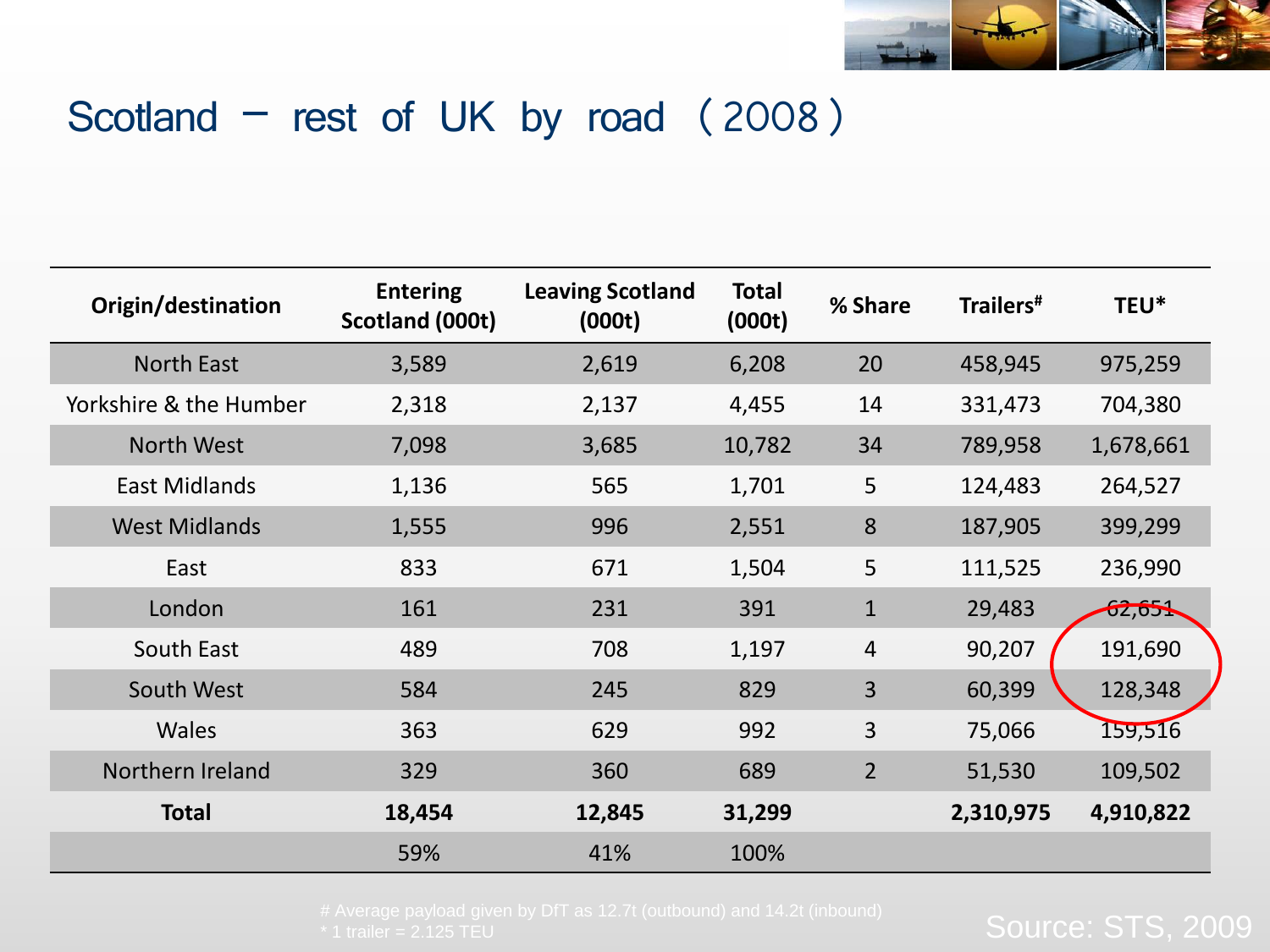

#### Container imbalance – Scotland is a net exporter

Grangemouth (East Coast) Clyde (West Coast)

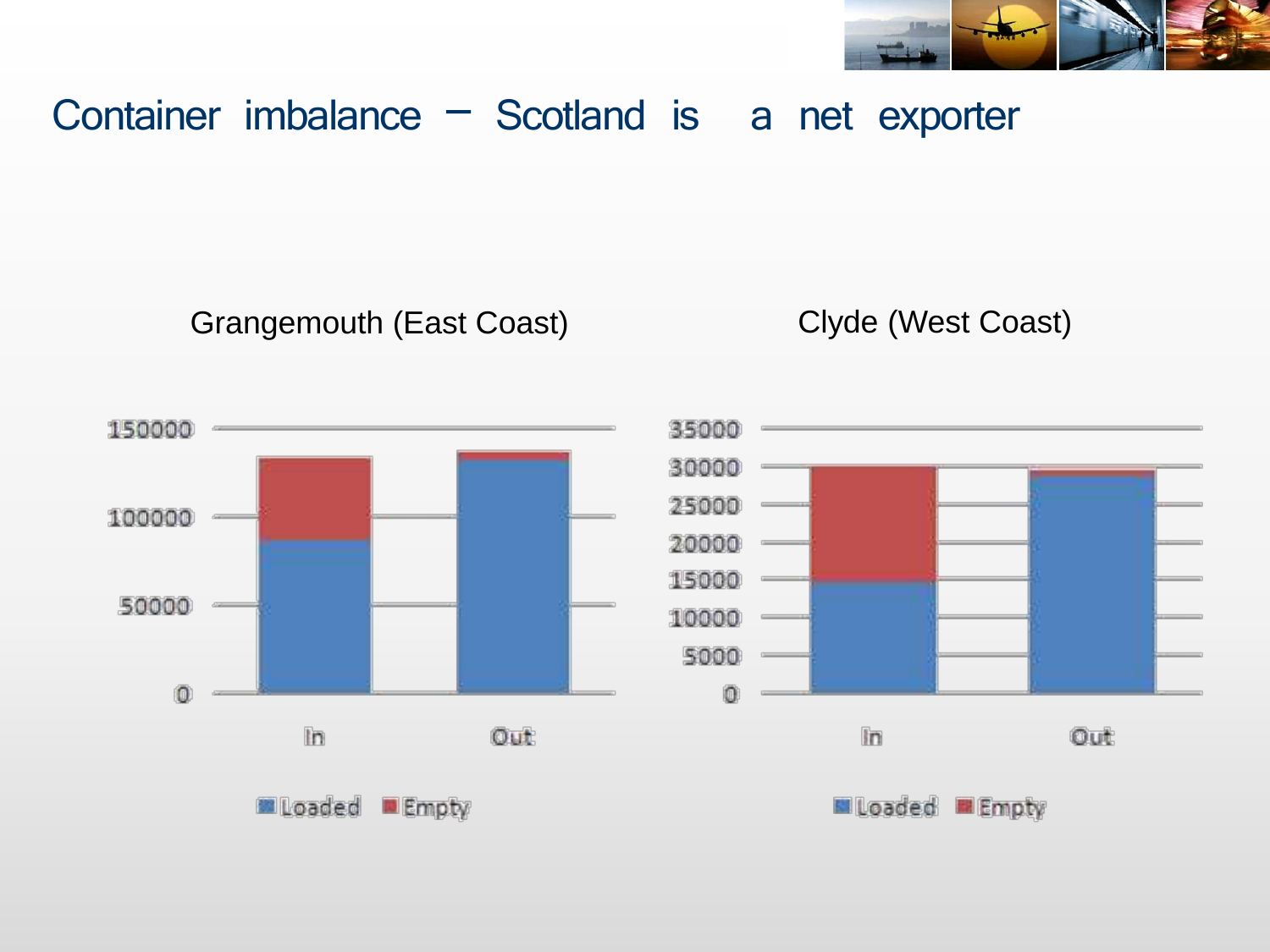

#### Issues for Scottish shippers

- **Feeder cargo is lower priority at hub ports.**
- Carriers are now charging for box repositioning.

- **Wrong equipment** available sometimes (e.g. hi-cubes)
- **Provider choice is** restricted (not all lines want to serve Scotland)

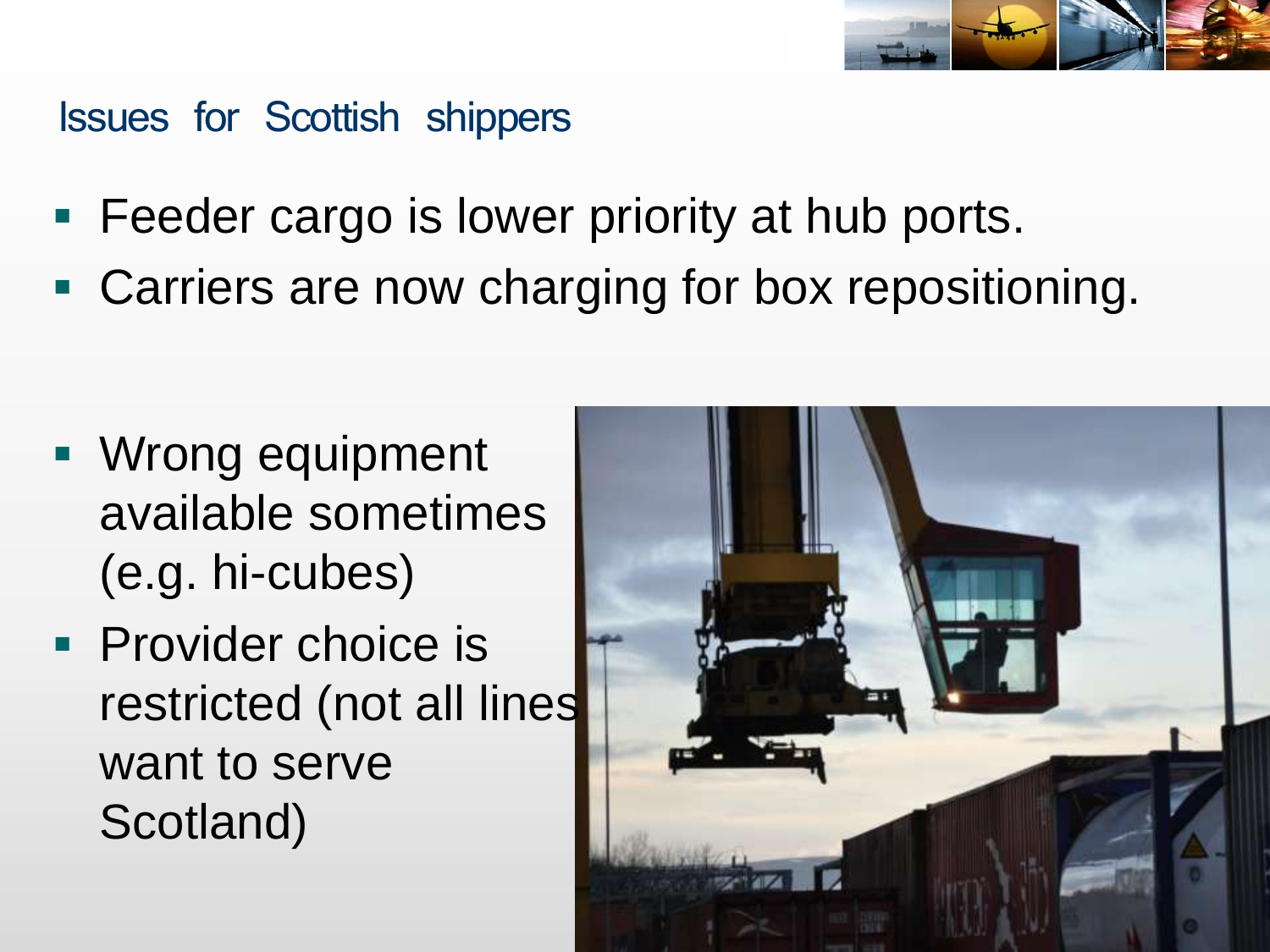

#### Impacts on Scottish trade

- **Shortage of export boxes** in Scotland
- Added costs & reduced service







**Large retailers using** English RDCs, which exacerbates imbalance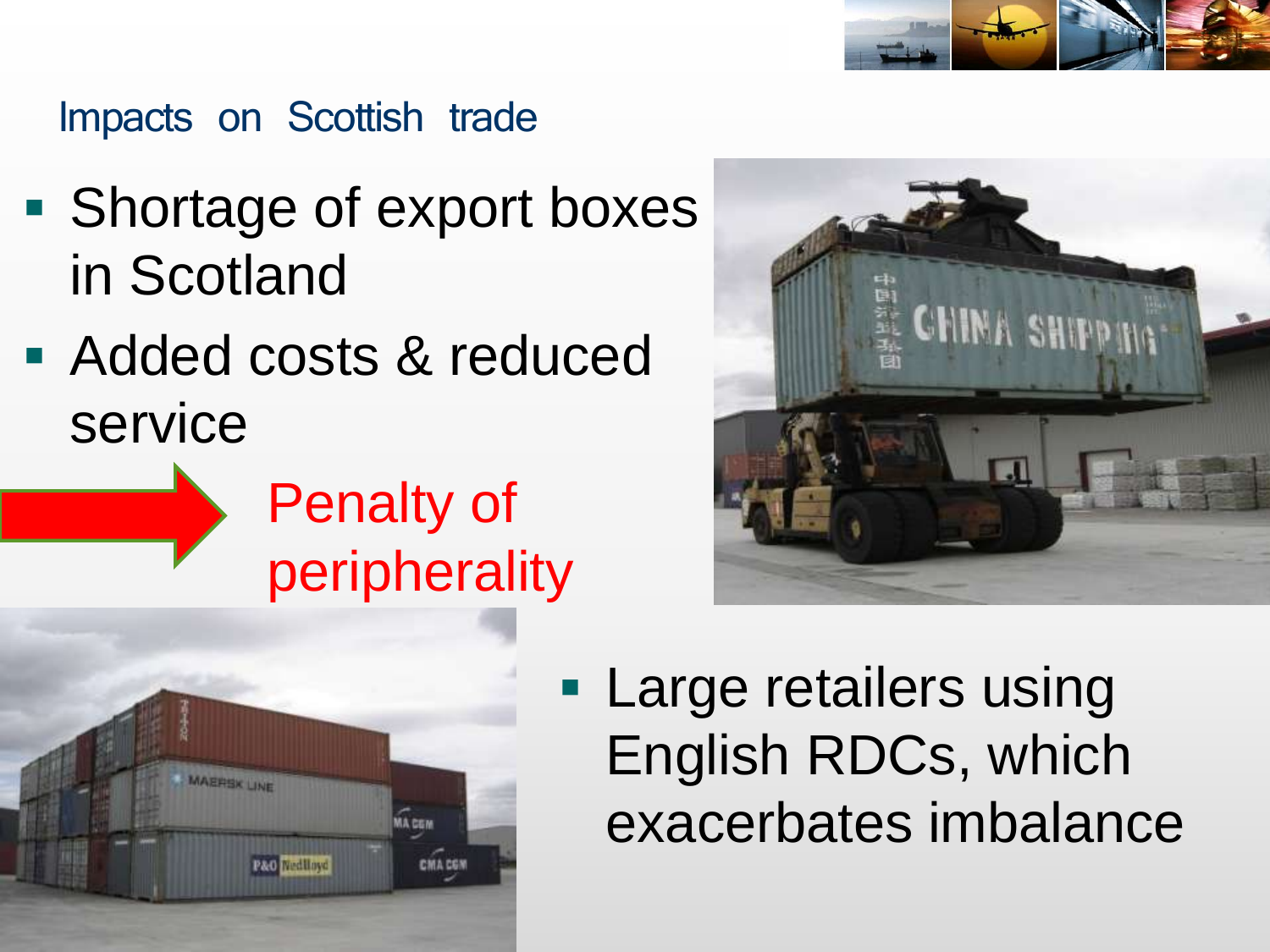

#### Port capacity in Scotland (base scenario)



■ Base scenario Grangemouth Base scenario Greenock Base scenario Rosyth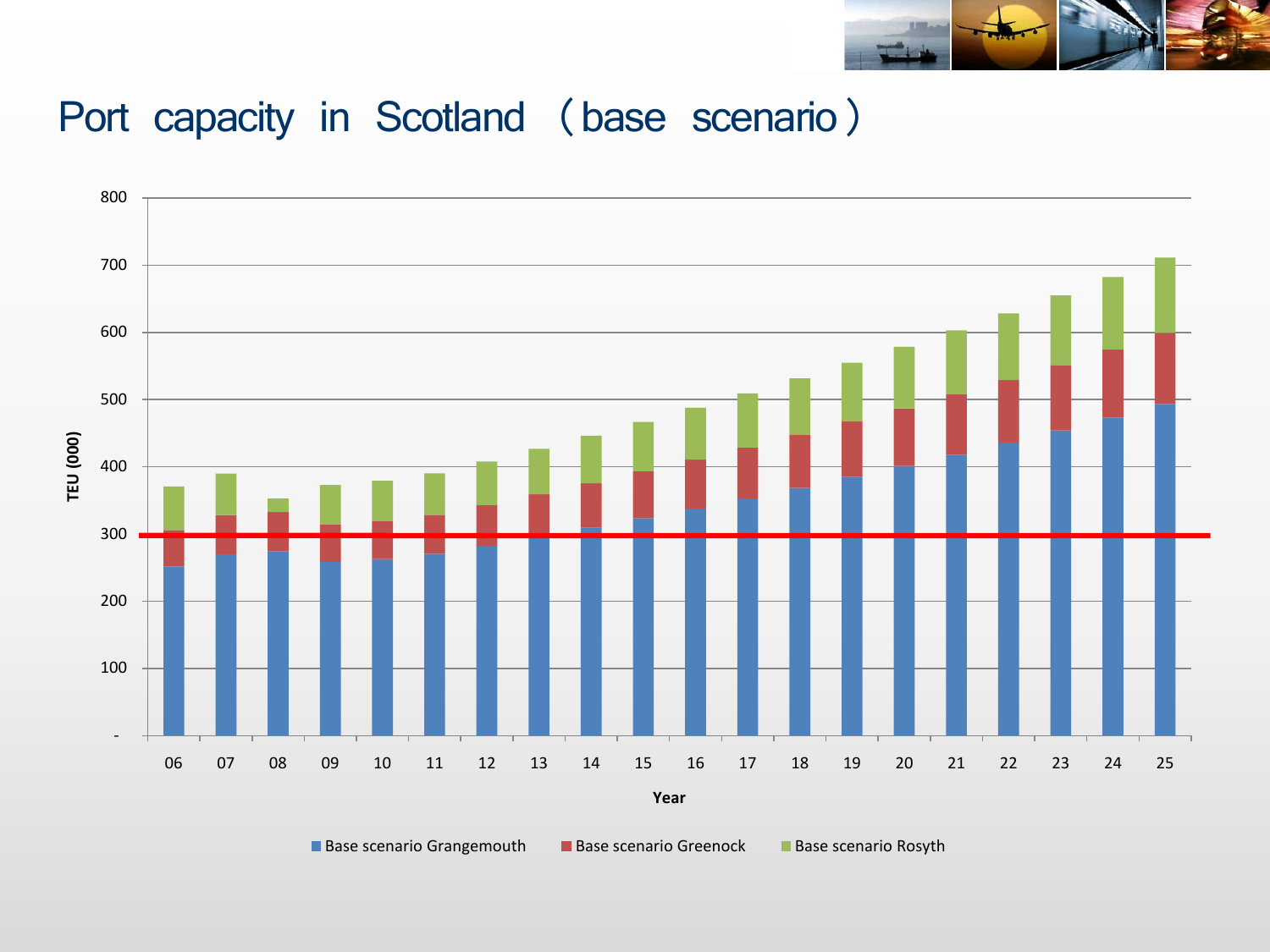

#### The penalty of peripherality

- **Trade flows in Scottish ports and terminals do not represent Scottish** trade
- **Strong dependence on long distance road transport and a low** participation of Scotland"s ports as gateways to Scotland"s external trade
	- □ Reasons: historical developments, political reasons, a lack of congruency and integration of policies and funding schemes
- **Implications on trade:** 
	- $\Box$  long distance road transport contributes to highway congestion and high emission levels for Scotland"s external trade.
	- □ added cost of repositioning.
	- □ shortage of boxes and types of equipment caused by lines holding minimal stock.
	- □ Choice of transport provider is restricted
	- □ Feeder cargo is of less priority to lines at hub ports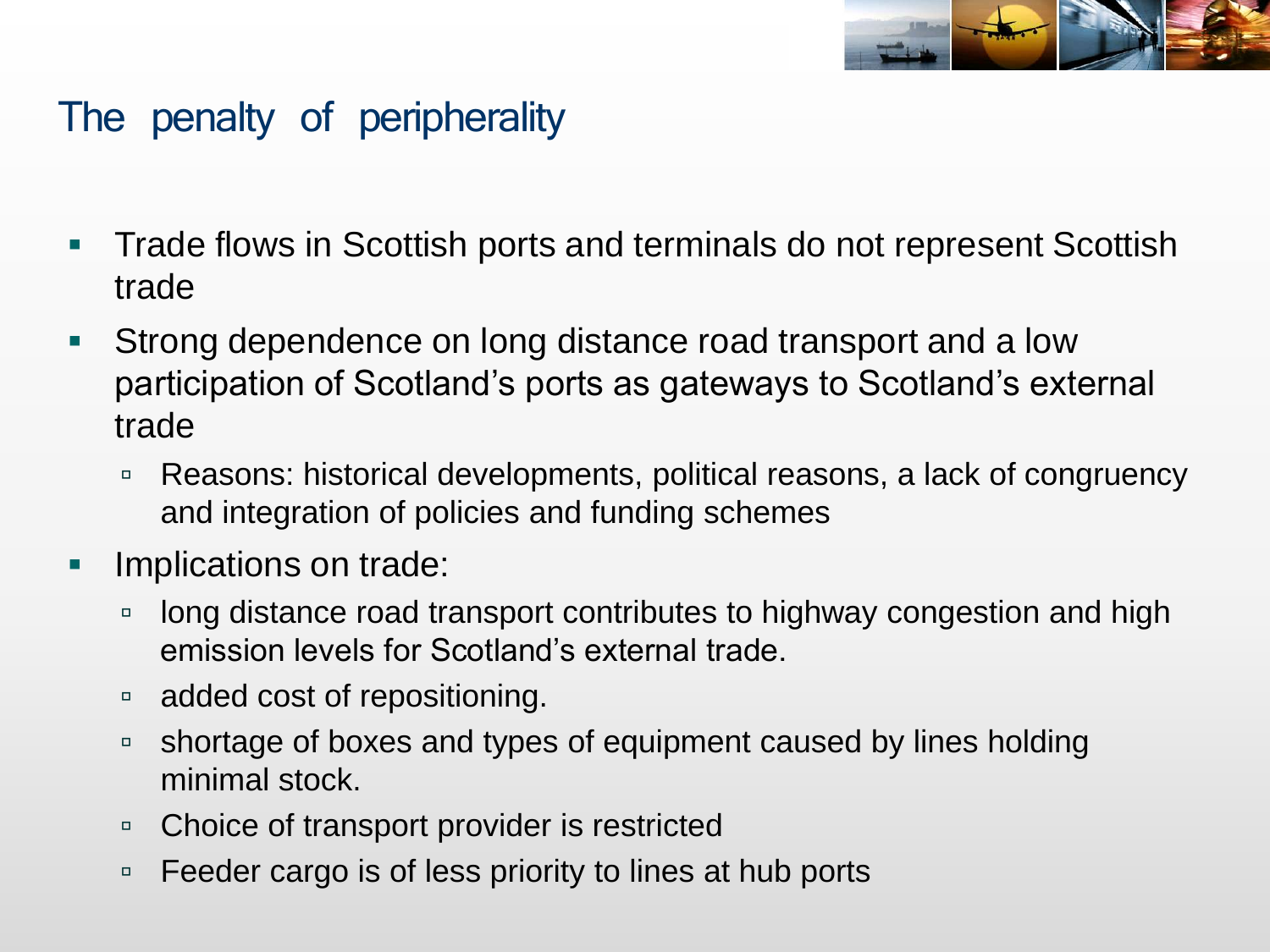

#### What is the solution?

- Overcome current path dependency
- **Research is needed to increase visibility of flows through England.**
- Intermodal inland terminals and Scottish ports have not received the political attention necessary to drive competitive infrastructure development
- The private sector in ports has not focused on port development from the perspective of creating wider economic returns for the national economy.
- Current logistics solutions are potentially unsustainable
- What arguments can be brought forward to convince major retailers to change their logistics chains and strategies?
- **-** Marketing of existing intermodal options in Scotland's Dryports
- **Need for port development**
- Increase direct imports to Scottish ports and use of existing "Dryports".
	- □ Capturing 10% of diverted flows would ease imbalance
	- □ Capturing 15% requires substantial development in port infrastructure in **Scotland**